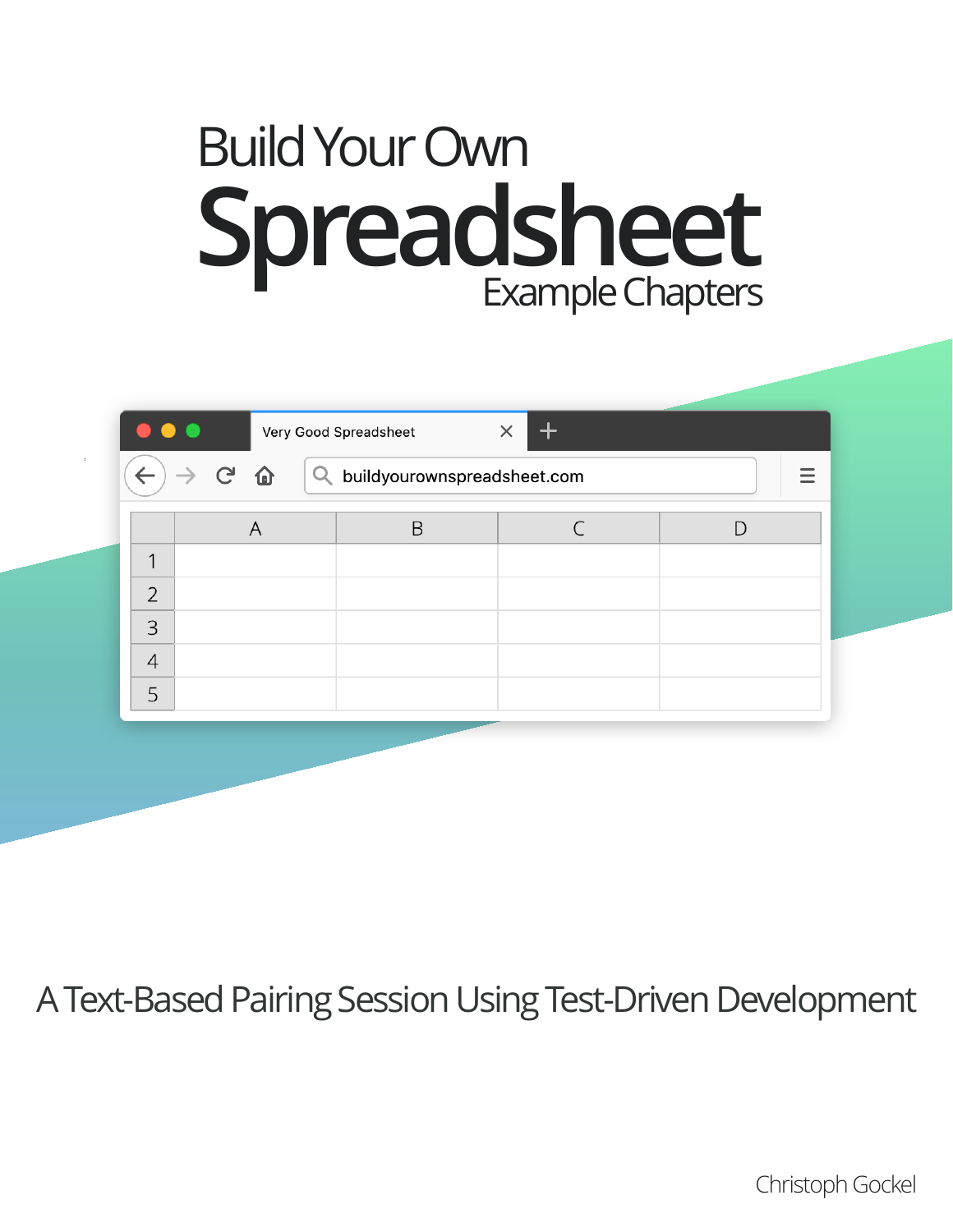#### Copyright © 2021 by Christoph Gockel

Names, characters and companies mentioned in this book are either the product of the author's imagination or are used fictitiously. Any resemblance to actual persons, living or dead, or companies is entirely coincidental.

All rights reserved. No part of this publication may be reproduced, distributed, or transmitted in any form or by any means, including (photo)copying or other electronic or mechanical methods, without the prior written permission of the publisher, except in the case of brief quotations embodied in critical reviews and certain other noncommercial uses permitted by copyright law. For permission requests, please contact byos@christophgockel.de.

All trademarks and copyrighted items mentioned and shown in pictures are the property of their respective owners.

https://buildyourownspreadsheet.com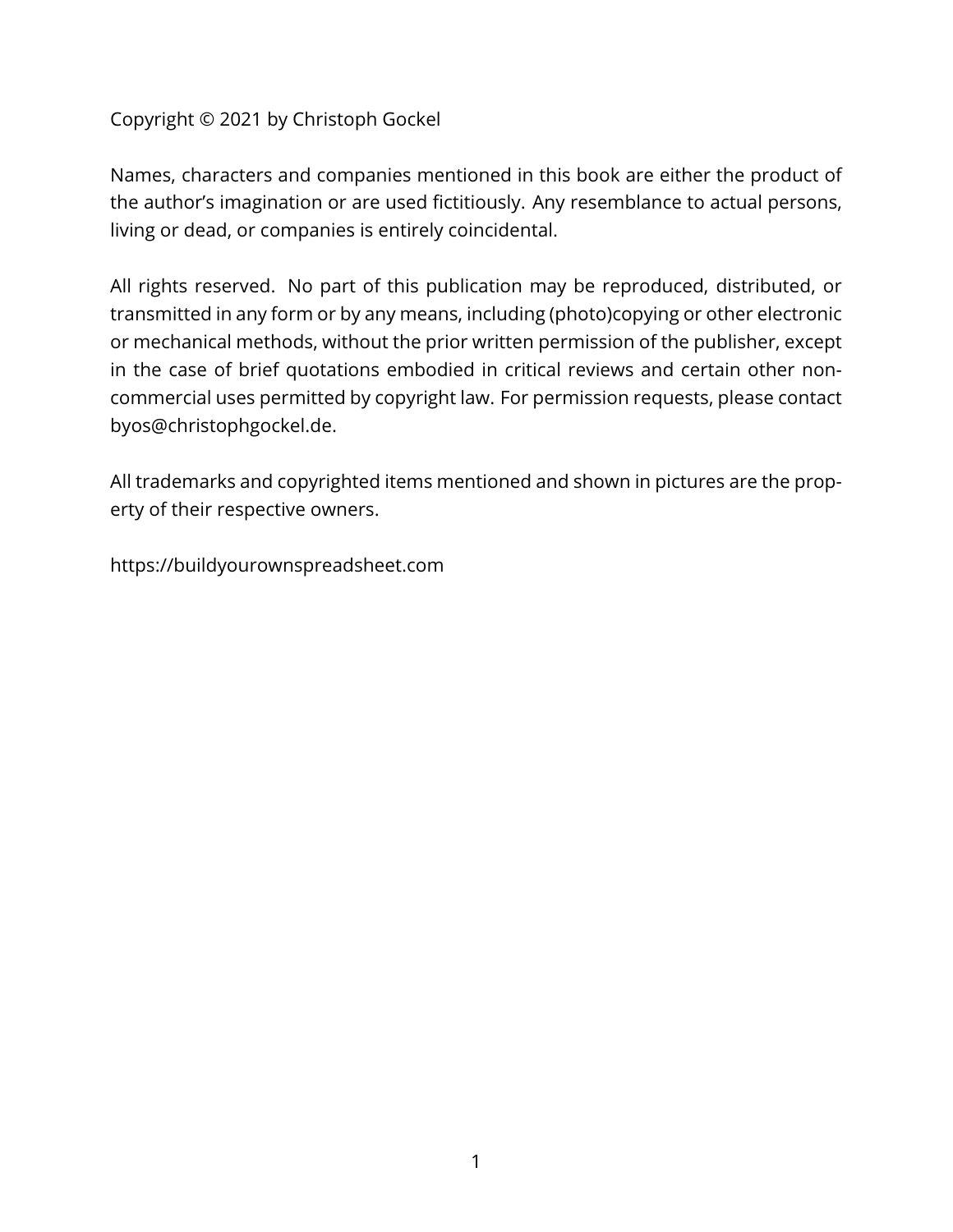# **Contents**

| <b>Overview</b>               | 3 |
|-------------------------------|---|
| <b>Building a Spreadsheet</b> | 4 |
|                               |   |
|                               |   |
|                               |   |
|                               |   |
|                               |   |
|                               |   |
|                               |   |
|                               |   |
|                               |   |
|                               |   |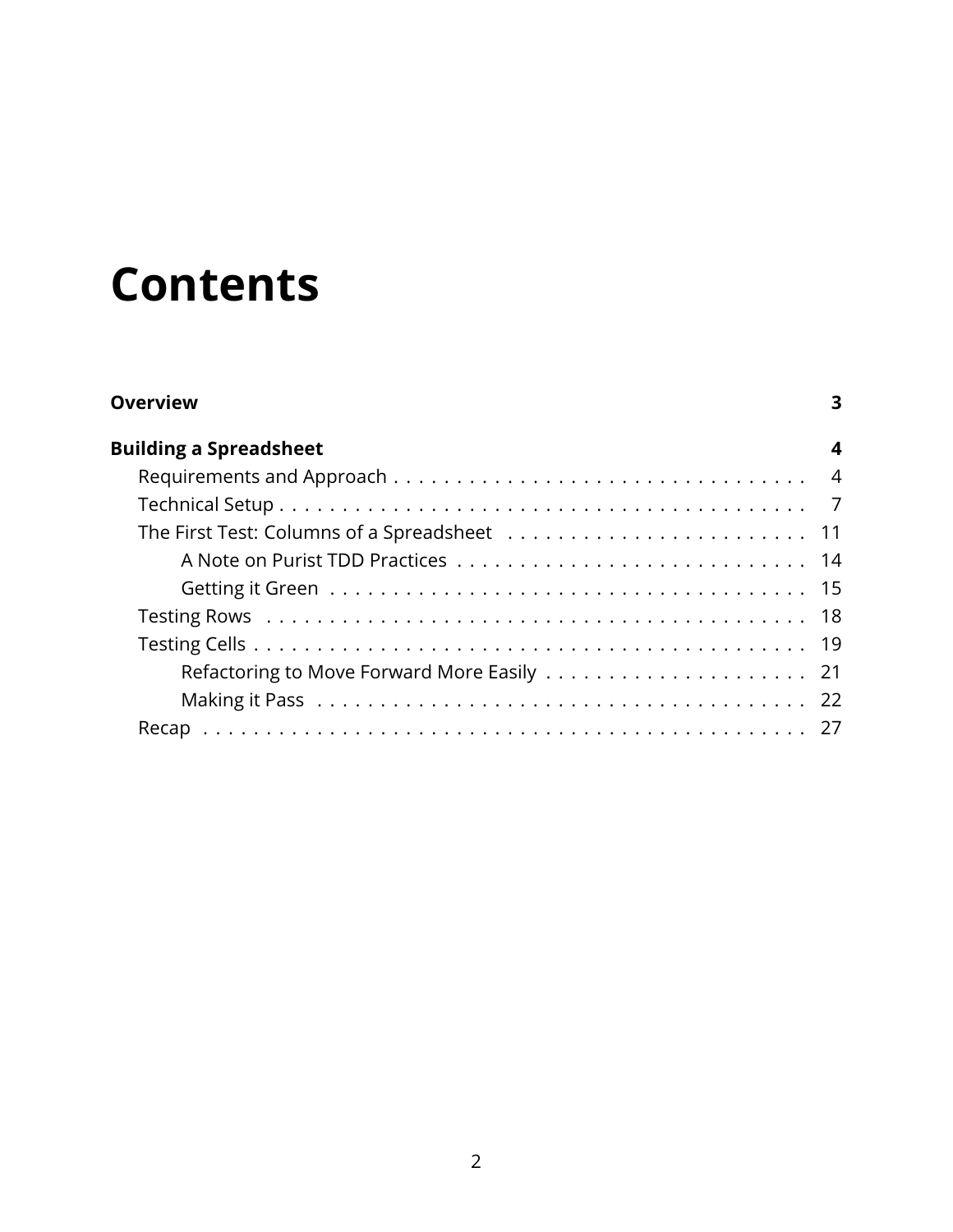# <span id="page-3-0"></span>**Overview**

Thank you for your interest in *Building Your Own Spreadsheet*!

The example content in this file contains the first few chapters of the full book. No changes have been made to the content you find here compared to what you get with the full version of the book. This overview chapter is the only page that is being added separately and is not included in the book itself. I want to give you as much context as possible to what the full book is like, so that you have enough details to make a decision whether you'd like to read more.

The introduction chapters found here include the discussion about what we're going to work on throughout the book. Followed by an overview of the technical setup. We won't spend too much time setting up our environment, but instead dive right into the code.

Have a read and please let me know what you think either via Twitter ( @ChristophGockel ) or E-Mail ( byos@christophgockel.de ). If you like what you're reading in these example chapters, you can head over to https://buildyourownspreadsheet.com and get the full version of the book!

Thank you and enjoy!

Christoph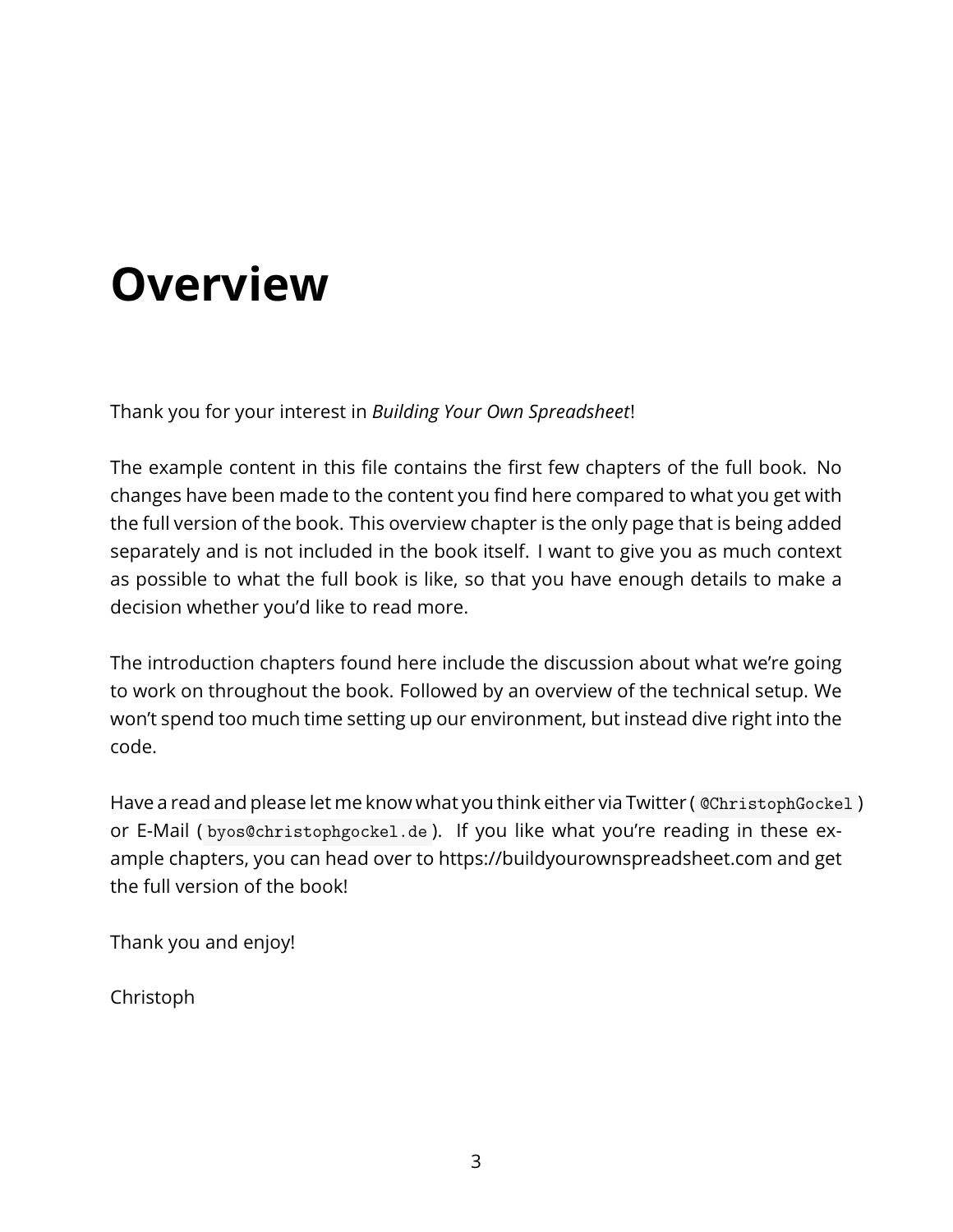# <span id="page-4-0"></span>**Building a Spreadsheet**

Okay, now that we have talked about *what* a spreadsheet is and what it contains, we're going to pair up to implement one ourselves! We'll start by discussing some expectations and constraints around what we're going to implement. Then we're going to set up the project. For an easier start we're going to begin our discussion using the starting template that came with the downloaded archive.

Once the initial set up is done and confirmed to be working, we're going to write the very first test for the spreadsheet, which we're then going to make pass right after. This cycle of discussing and writing a test followed by implementing the necessary changes is the theme throughout the whole book. No skipping details, no prepared code that has been written outside of what is being explained here, no cheating. We are in this together. There is, however, a safety net available in the form of the supporting code that comes with the book. At the end of every chapter the full source code of all created or modified files will be available in the book itself. Plus, the code archive that comes with the book contains code at all stages of the book. Each chapter will hint towards the appropriate subdirectory that contains the code relevant to that chapter.

# **Requirements and Approach**

Here at Very Good Company we want to enable our users to explore their analytical data more easily. Our product managers had many conversations with customers and our sales and support teams that all tell the same story: our product would help them more by providing spreadsheet functionality in the application itself, instead of having to download a .csv file and then use it in another tool like Excel, Numbers or Sheets.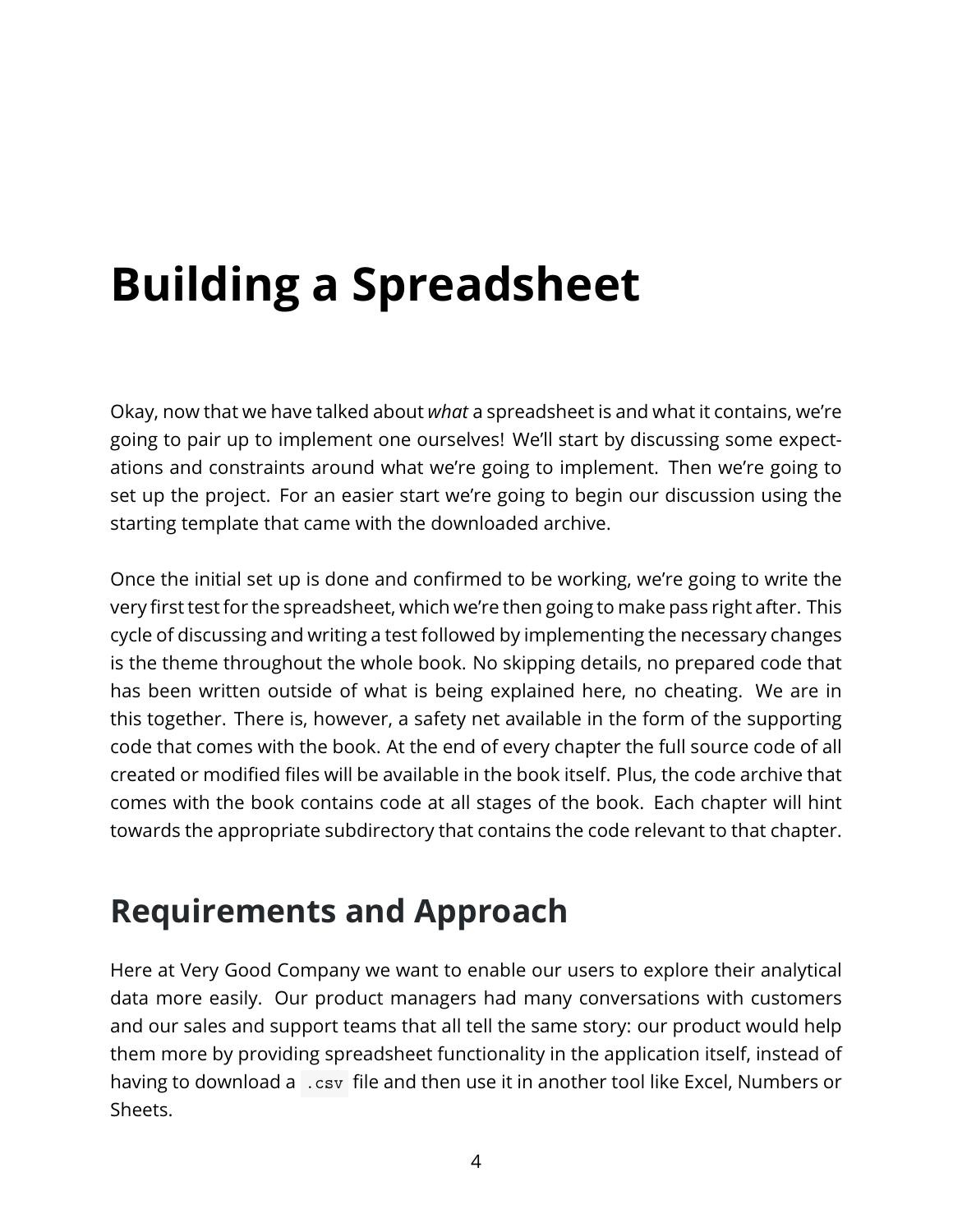We from engineering sat together with our product manager Melissa to discuss an approach to make that happen. It's clear to them and us that we won't be able to support all the features people are used to from their spreadsheet applications. At least not in a reasonable amount of time. Luckily for us, this is also not required. We are not trying to gain market share here to become another spreadsheet vendor. We want to improve the lives of our users–at least when it comes to using our application.

Melissa has consolidated lots of feedback and requests from users and told us that having a way of viewing the data in a tabular form inside the application would already be a huge improvement over the current process users have to follow. The next topic she identified was calculations on that data. Users like to verify some assumptions by doing "napkin calculations" like adding and multiplying a couple of values from the spreadsheet next to the data itself. These calculations also ideally support functions like summing up a whole column or a range of values. Additionally supporting text values as well, in order to be able to concatenate a few words from different cells.

This is where we have left things for now. We agreed with Melissa that we would start working on a simple view of data in a spreadsheet-like user interface that also supports basic arithmetic. Supporting functions on the data is too much of an unknown for us at this point and we agreed to look at that again, once we have a working example of our spreadsheet.

So essentially we are going to provide a new spreadsheet-like user interface that will display data it's been given. Once we can display data, we are going to allow users to enter simple formulas into cells that work with the values that are being displayed.

Great! How do we start, though?

Luckily, our design team had a stab at this spreadsheet already and provided us with a handful of designs and mockups. This is what they came up with for the main user interface.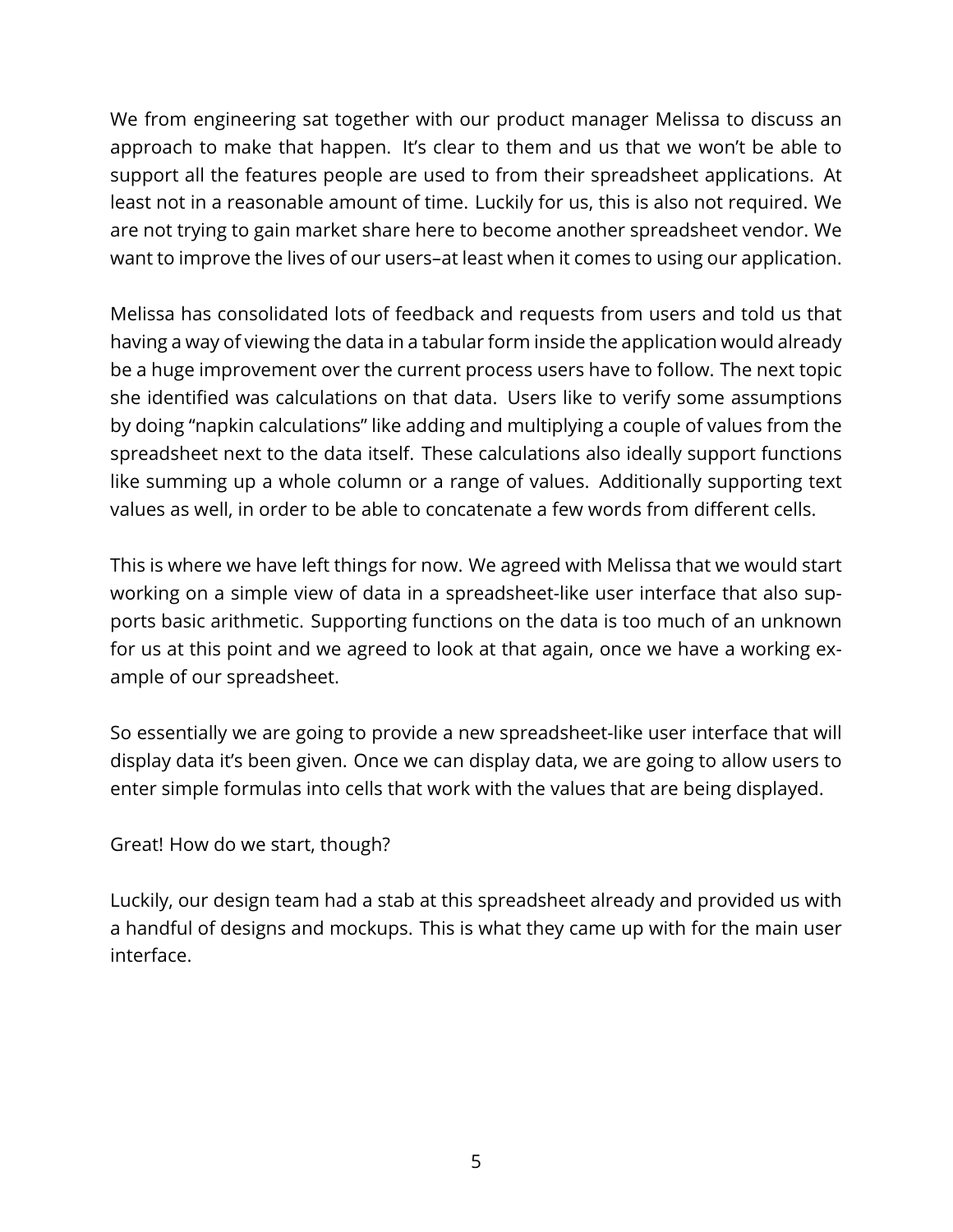Figure 1: The user interface our spreadsheet should have.

Nothing too surprising here. They did mention, however, that it was unclear to them how many rows or columns are needed, so they only went with five rows and four columns. I don't have more details about that myself either at this point. Other existing spreadsheet applications seem to allow for almost infinite rows and columns. I think we'd make our lives difficult if we try to support that from the get-go. So I'd say for now, we are going to stick with five rows and four columns, too. Once we have a working solution for a spreadsheet of constrained sizes, it'll be easier to support more rows and columns eventually, instead of trying to support too much, too early.

We also got mockups for the different states a cell can be in. For example a highlighted cell should have a green background colour as shown in this mockup:

|  | highlighted cell |  |
|--|------------------|--|
|  |                  |  |
|  |                  |  |
|  |                  |  |

Figure 2: Mockup showing a highlighted cell.

Cells that contain an error should be shown with a red border. When highlighting an erroneous cell we can also show a more detailed message about the reason of the error.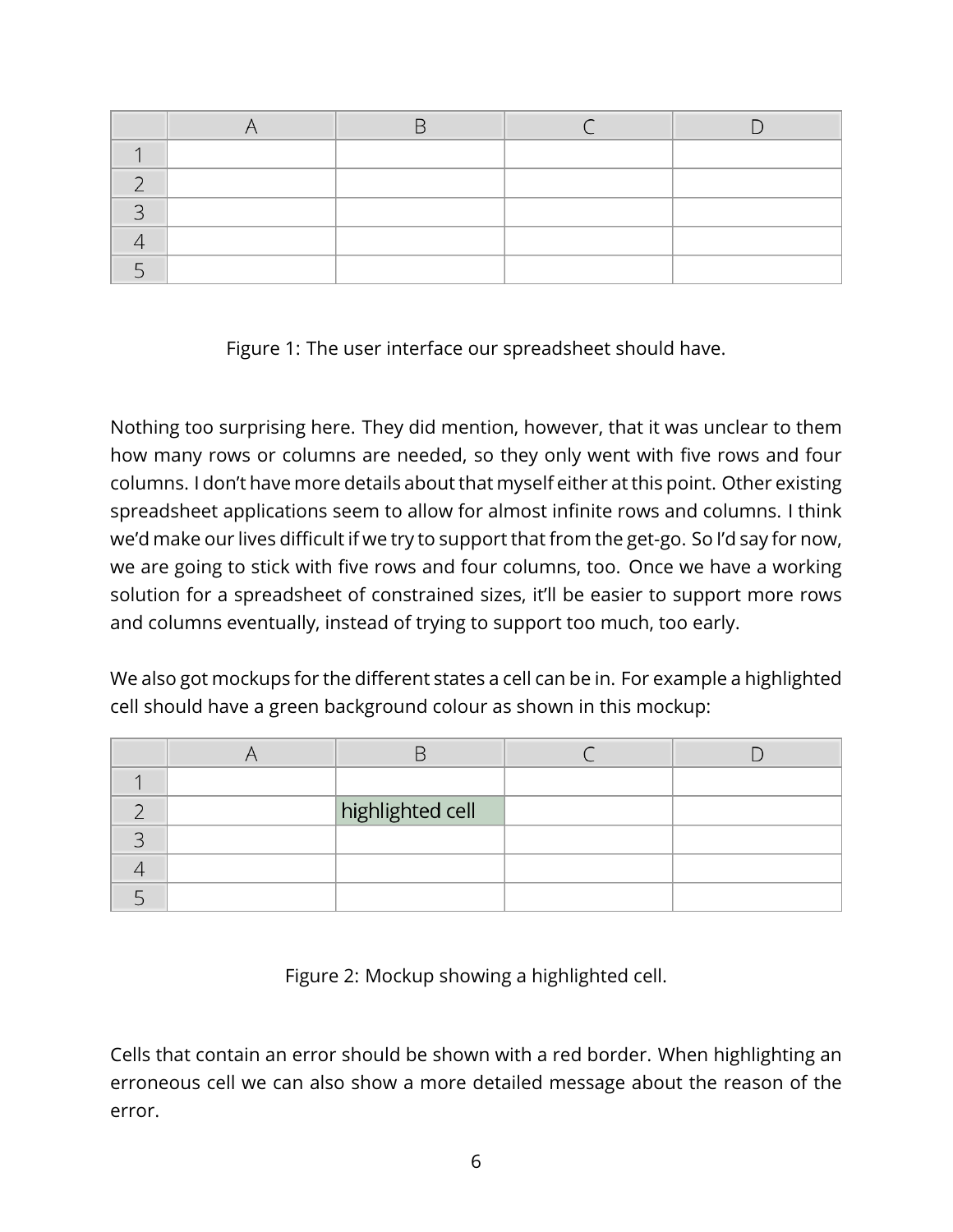| #ERROR |        |                                              |  |
|--------|--------|----------------------------------------------|--|
|        | #ERROR |                                              |  |
|        |        | A descriptive error message when highlighted |  |
|        |        |                                              |  |
|        |        |                                              |  |

<span id="page-7-0"></span>Figure 3: Mockup showing cells with errors.

Okay, now that we've discussed what we are going to do, let's get started with the implementation of it!

# **Technical Setup**

You can use your own project or setup to follow along the content of this book. As long as you have a test runner like Jest, Jasmine, Mocha or similar available, the tests shown in the book should be able to run, as we're not using Jest-specific features. Using Jest will give you the highest chance of not running into issues, though. The other requirement is having TypeScript set up and React together with React Testing Library (including the @testing-library/jest-dom and @testing-library/user-event companion libraries) added to the project's dependencies.

To help you get started, however, the code subdirectory 00-technical-setup contains the bare project setup with all necessary dependencies. It comes with Parcel, TypeScript, React, Jest, ESLint and Prettier already configured. Using the provided code will ensure the smoothest experience for you. The only two tools you need to have installed already are Node in version 12.14.0 or higher and Yarn. All code examples in this book assume you're following along with the provided project.

The initial code setup includes a package. json file that contains all necessary dependencies, as well as additional configuration for TypeScript, ESLint, Prettier and such. Feel free to explore the configuration of these tools. We're not spending much time in the book itself with that, but take for granted what is set up already. This is because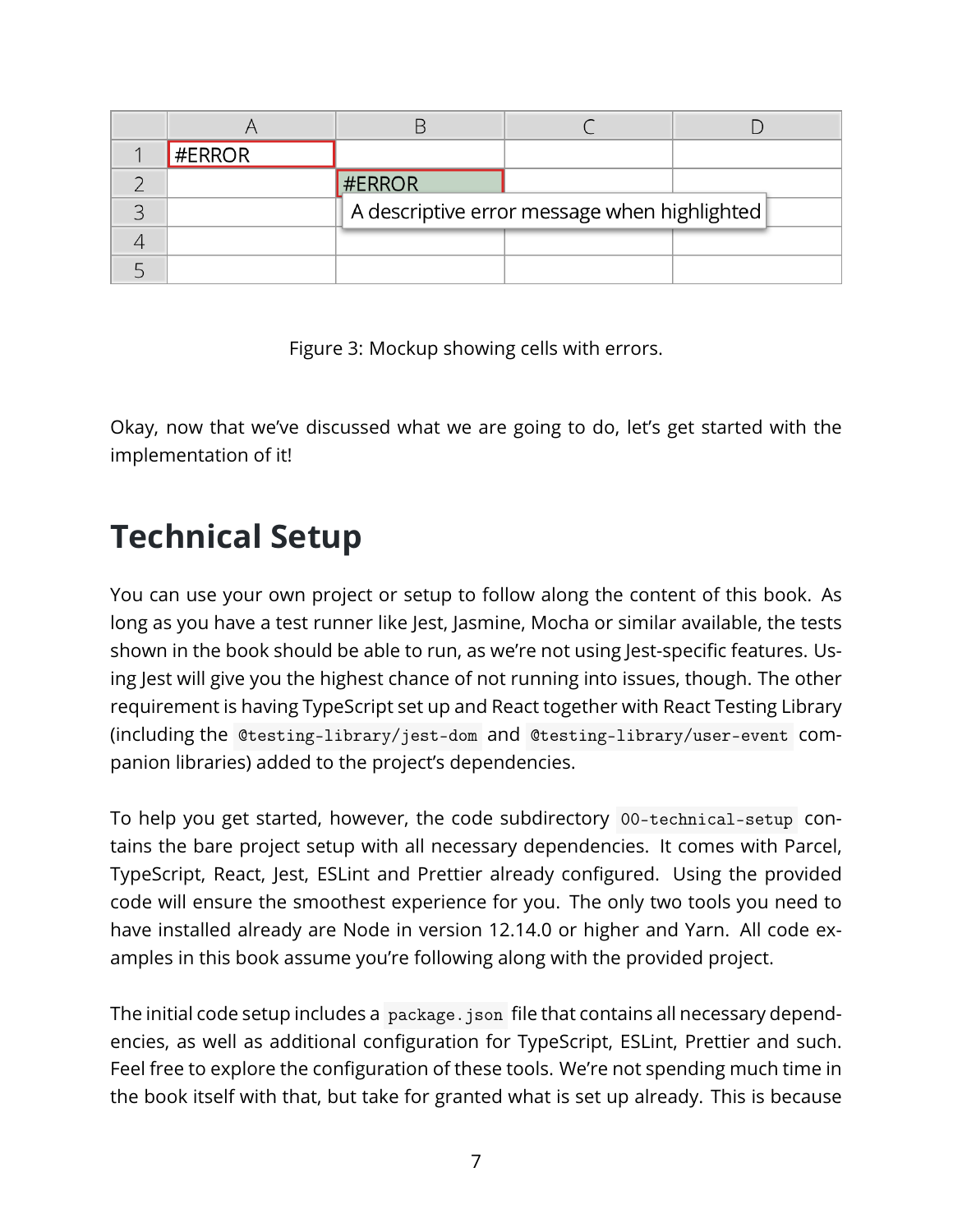the book tries to focus on the code we need to write and not how to configure Node or TypeScript.

The package.json file defines some additional scripts that we'll be using throughout the book.

- start runs a development server for us to see the spreadsheet in a browser
- test runs all tests
- lint runs ESLint across all source files

Prefixing any of these scripts with yarn run will run them, e.g. yarn run start. The test script can take an additional path to a specific test file in case we want to run only that one file instead of the whole suite: yarn run test path/to/test-file.ts

Using the initial setup directory provided, we now need to run yarn install first, to get all necessary dependencies installed. Once that is completed, we add a new file named spreadsheet.test.tsx in the test subdirectory as we're about to write our very first test for the spreadsheet!

The directory layout should look like this now (or similar if you're using your own project setup):



Figure 4: Directory layout with first test file.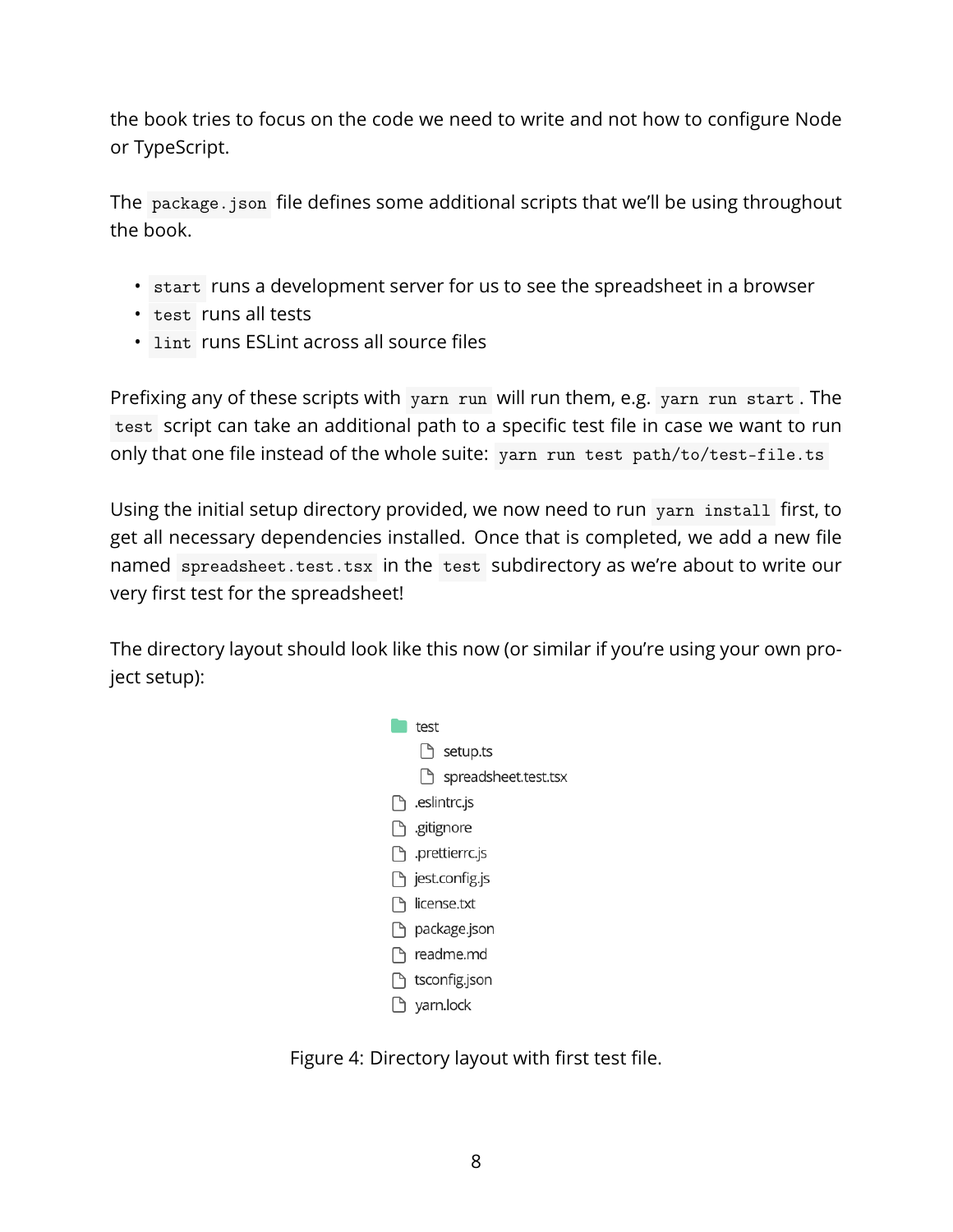Now, what is a good first test to write? I often start with something that is called a "pipe test" (or plumbing test) to make sure that the environment is properly set up and working as expected:

```
1 test("environment is working", () \Rightarrow {
2 expect(1).toEqual(2);
3 });
```
This test contains two things that we should explain a bit further before moving on. The first being that there is a function called test that we haven't defined anywhere. This function is provided by Jest itself. It takes a description as the first argument and an anonymous function as the second, which contains the code to execute. When running the test file, Jest will look for usages of the function test and execute them, as we will see in the next step. The other thing I want to explain is that this test does not contain a typo. I have deliberately set up this test to fail with an error that the number two does not equal the number one. I use a test like this to make sure that all testing tools are properly set up in the environment and can report errors. Running this with yarn run test will show a test failure message: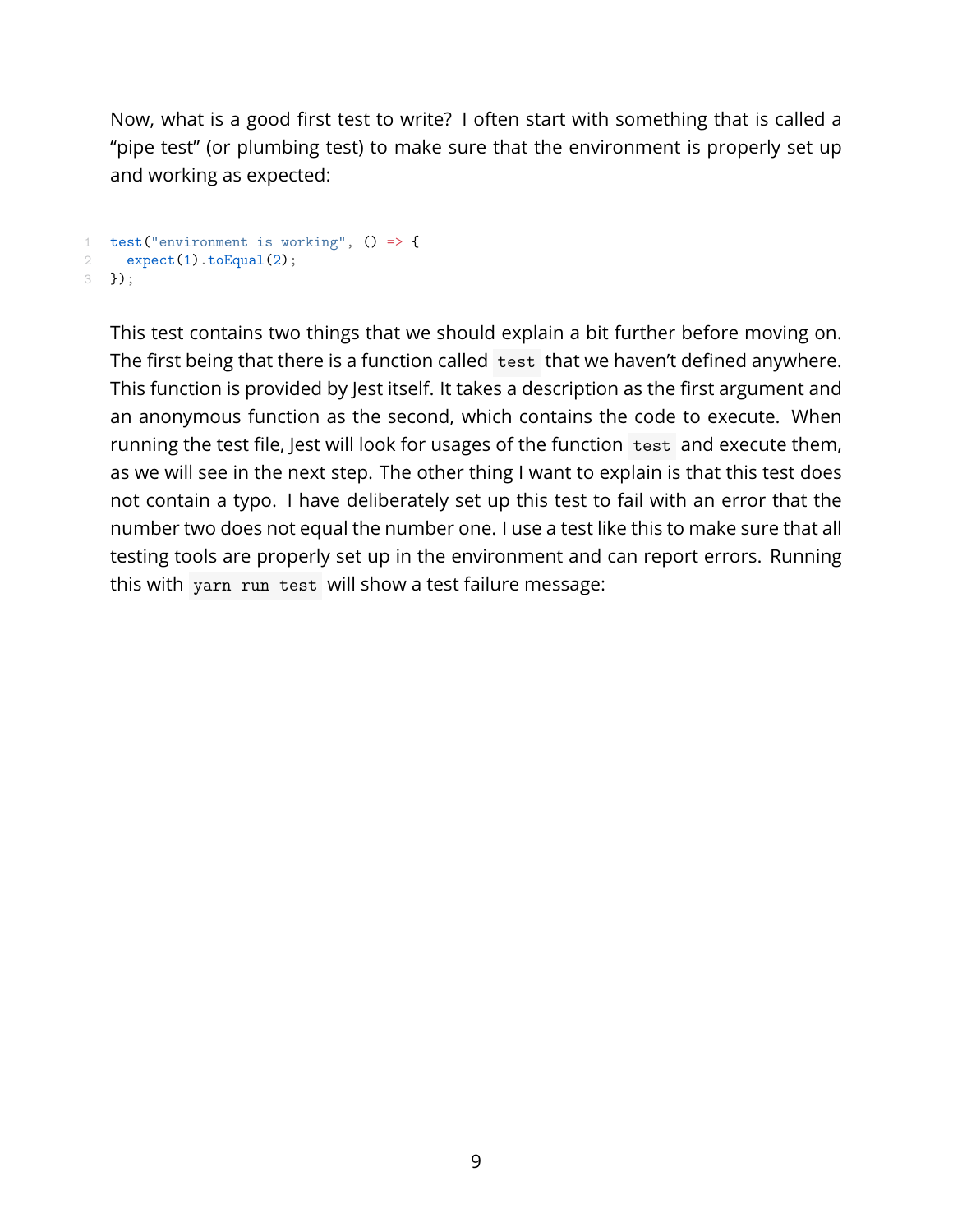```
varn run v1.21.1$ jest
 FAIL test/spreadsheet.test.tsx
 \times environment is working (4 ms)
  • environment is working
    expect(received).toEqual(expected) // deep equality
    Expected: 2
    Received: 1
     1 | test("environment is working", () \Rightarrow {
    > 2 | expect(1).toEqual(2);
      3 + 3;
      at Object.<anonymous> (test/spreadsheet.test.tsx:2:13)
Test Suites: 1 failed, 1 total
Tests:
         1 failed, 1 total
Snapshots: 0 total
Time:
             1.26 s, estimated 2 s
Ran all test suites.
error Command failed with exit code 1.
info Visit https://yarnpkg.com/en/docs/cli/run for documentation about this command.
```
Figure 5: The pipe test failure message.

Which is exactly the error we were expecting, great! Now we change the actual value to match the expected:

```
1 1 test("environment is working", () => {
2 - expect(1).to Equal(2);2 + expect(1).to Equal(1);
3 \, 3 \, 3 \};
```
Running the test again will then show a success message similar to the following: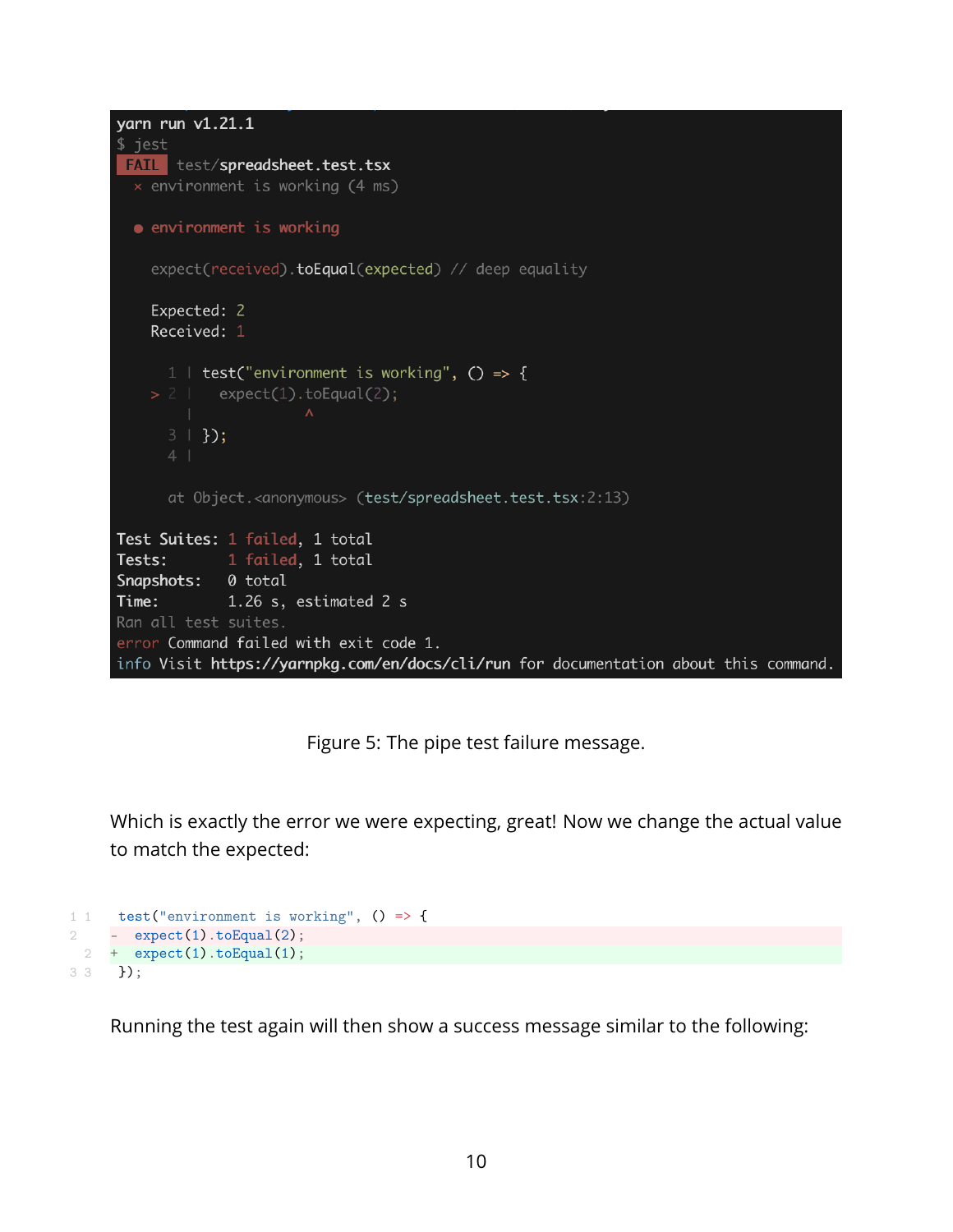| yarn run $v1.21.1$   |                                            |
|----------------------|--------------------------------------------|
| \$ jest              |                                            |
|                      | <b>PASS</b> test/spreadsheet.test.tsx      |
|                      | $\checkmark$ environment is working (2 ms) |
|                      |                                            |
|                      | Test Suites: 1 passed, 1 total             |
| Tests:               | 1 passed, 1 total                          |
| Snapshots: 0 total   |                                            |
| Time:                | 1.325 s, estimated 2 s                     |
| Ran all test suites. |                                            |
| Done $in$ 1.83s.     |                                            |

<span id="page-11-0"></span>Figure 6: Expected failure message.

We don't need to keep this test, though. It was only to gain confidence that our environment is working as expected.

```
1 -test("environment is working", () => {
2 - \epsilon expect(1).to Equal(1);
3 - - } );
```
This really is the core of testing tools like Jest and similar. They provide functions for us to call, to which we pass executable pieces of code, which they then report on. There's nothing "magic" or special about testing tools like this. But they enable us to execute small pieces of *our* application code, so that we can verify that these small pieces work as expected. With the initial test done, let's think about what our first real test might look like.

# **The First Test: Columns of a Spreadsheet**

Now that we know our environment is working, we're going to test-drive the whole implementation of our spreadsheet. There's not a whole lot going on implementing the static aspects of the user interface, but nevertheless we can write tests for it.

Looking once again at the mockups from earlier, we can see columns with headers,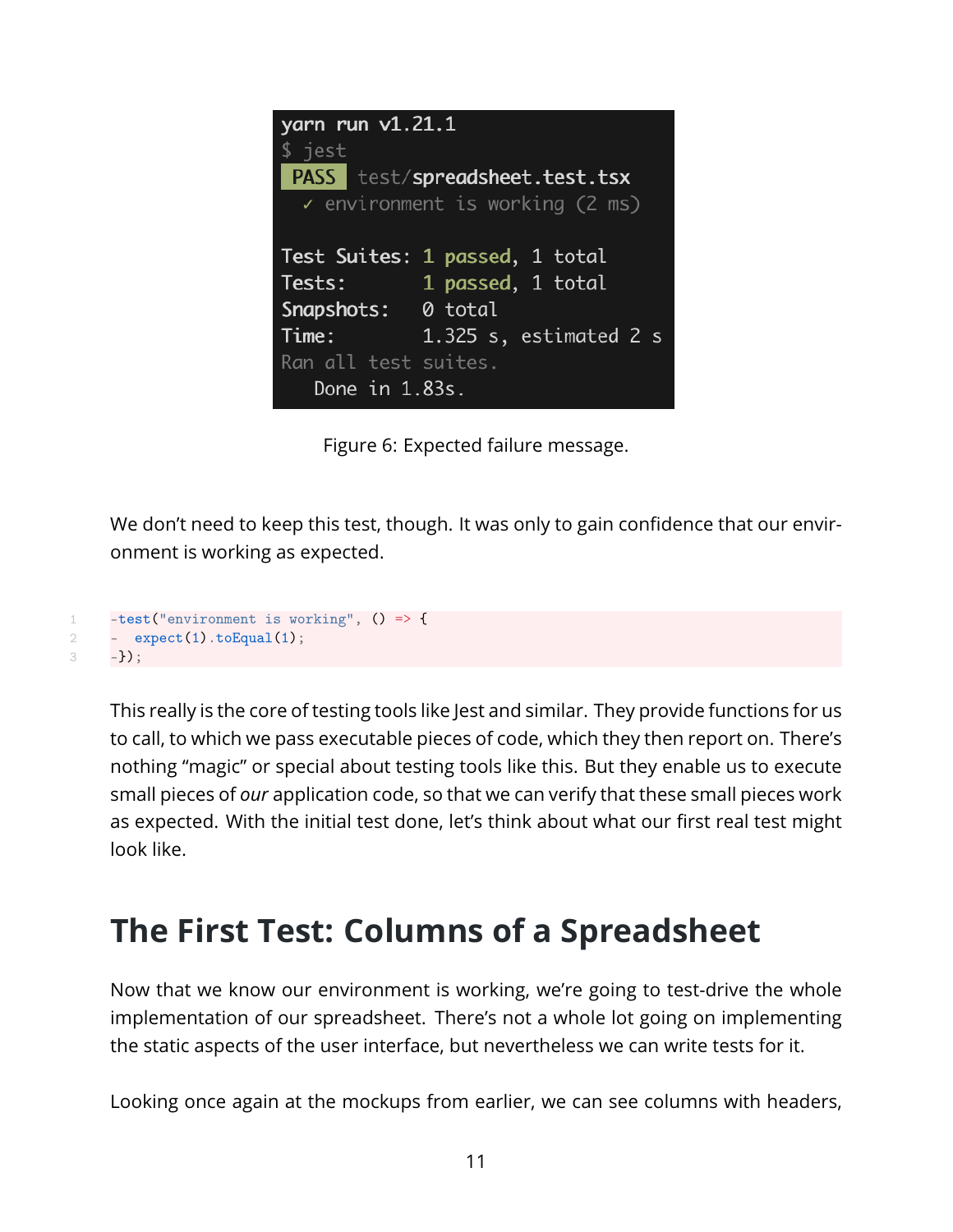rows with headers and cells. All of these parts can be verified in a test. Keeping the UI we want in mind we can write a test that the component we're about to implement contains at least the expected columns.

That seems worthwhile to verify. Let's capture this in a test.

```
1 describe("Spreadsheet", () => {
2 it("consists of columns labelled with a letter", () => {
3 render(<Spreadsheet />);
4
5 expect(screen.getByText("A")).toBeInTheDocument();
6 expect(screen.getByText("B")).toBeInTheDocument();
7 expect(screen.getByText("C")).toBeInTheDocument();
8 expect(screen.getByText("D")).toBeInTheDocument();
9 });
10 });
```
Here, we're using Jest's describe and it functions in order to group our tests together. The it function is very similar to the single test function we've seen earlier. I prefer grouping related tests together rather than having seemingly unrelated test() functions scattered throughout the test file. Every it function inside a describe will test behaviour of the "thing" named in the describe function. This distinction works purely on a semantic level, however. It helps us and future readers of the code to group together tests for certain behaviour.

There are two or three more things we should discuss before trying to make the test green. The test uses render and screen from *React Testing Library*, and it's trying to render a Spreadsheet component. The render function takes a React component and will render it for us, so that we can assert on certain things and behaviours of that component. React Testing Library's screen is an abstraction that represents the browser window or the *screen* an end user sees. One of React Testing Library's benefits is that it interacts with our app the same way a user does. There's no way to look behind the scenes and verify some internal state of a component as there is with other testing tools in the React testing space. This has the benefit that our tests will focus on *observable behaviour* instead of verifying implementation details.

An expectation like expect(screen.getByText("A")).toBeInTheDocument(); essentially says that there has to be the letter "A" *somewhere* on the screen. Which is somewhat of a broad assumption as it would be okay for the test if the HTML contains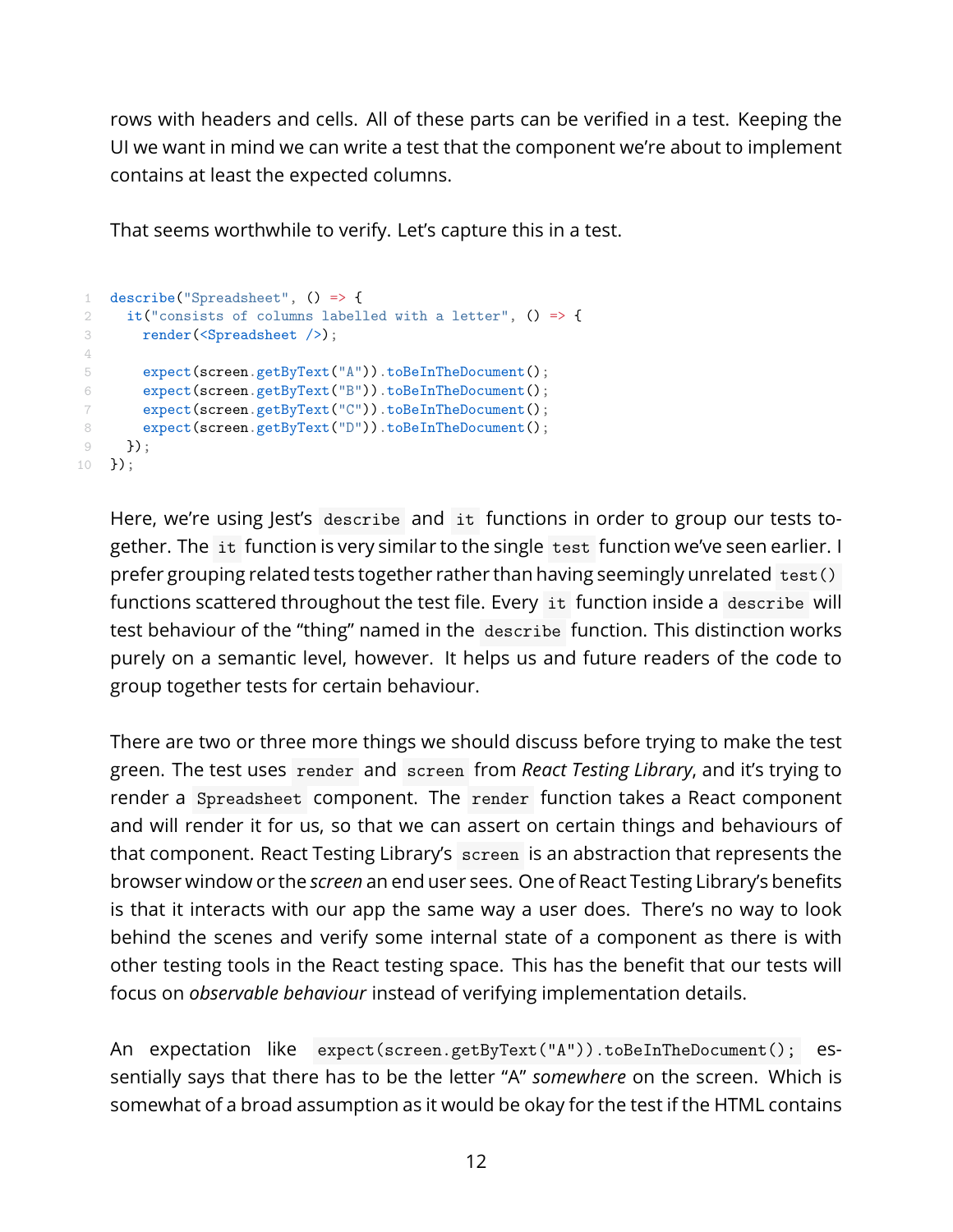something like this:

```
<h1>A Very Good Spreadsheet</h1>
```
But we don't have any other content on the screen or in the document, so it is okay for us to rely on this expectation. The argument to expect is often referred to as the *code under test*, or the result of the code under test as in our example. Then on the return value of expect we can execute so-called *matchers*. We've already seen the toEqual matcher in the previous example, where we expected one number to equal another number. In this test, however, we now want to verify that a specific string is rendered in the document.

In order to make that test pass we need to update our imports like this:

```
1 +import * as React from "react";
 2 +import { render, screen } from "@testing-library/react";
 3 +
1 4 describe("Spreadsheet", () => {
25 it("consists of columns labelled with a letter", () => {
3 6 render(<Spreadsheet />);
```
Then, the next step is to create the Spreadsheet component. Eventually this component should live in a file called spreadsheet.tsx inside the src directory. To keep focussing on the test at hand, we can take a shortcut and create the component directly in the test file itself. This will save some time until we get the test green.

```
1 1 import * as React from "react";
2 2 import { render, screen } from "@testing-library/react";
3 3
  4 +function Spreadsheet(): React.ReactElement {
  5 + return <table />;
  6 +7 +4 8 describe("Spreadsheet", () => {
5 9 it("consists of columns labelled with a letter", () => {
6 10 render(<Spreadsheet />);
```
Adding the component anywhere inside the test file will work. Running the test again should result in a failure with the message that the expected column "A" can't be found.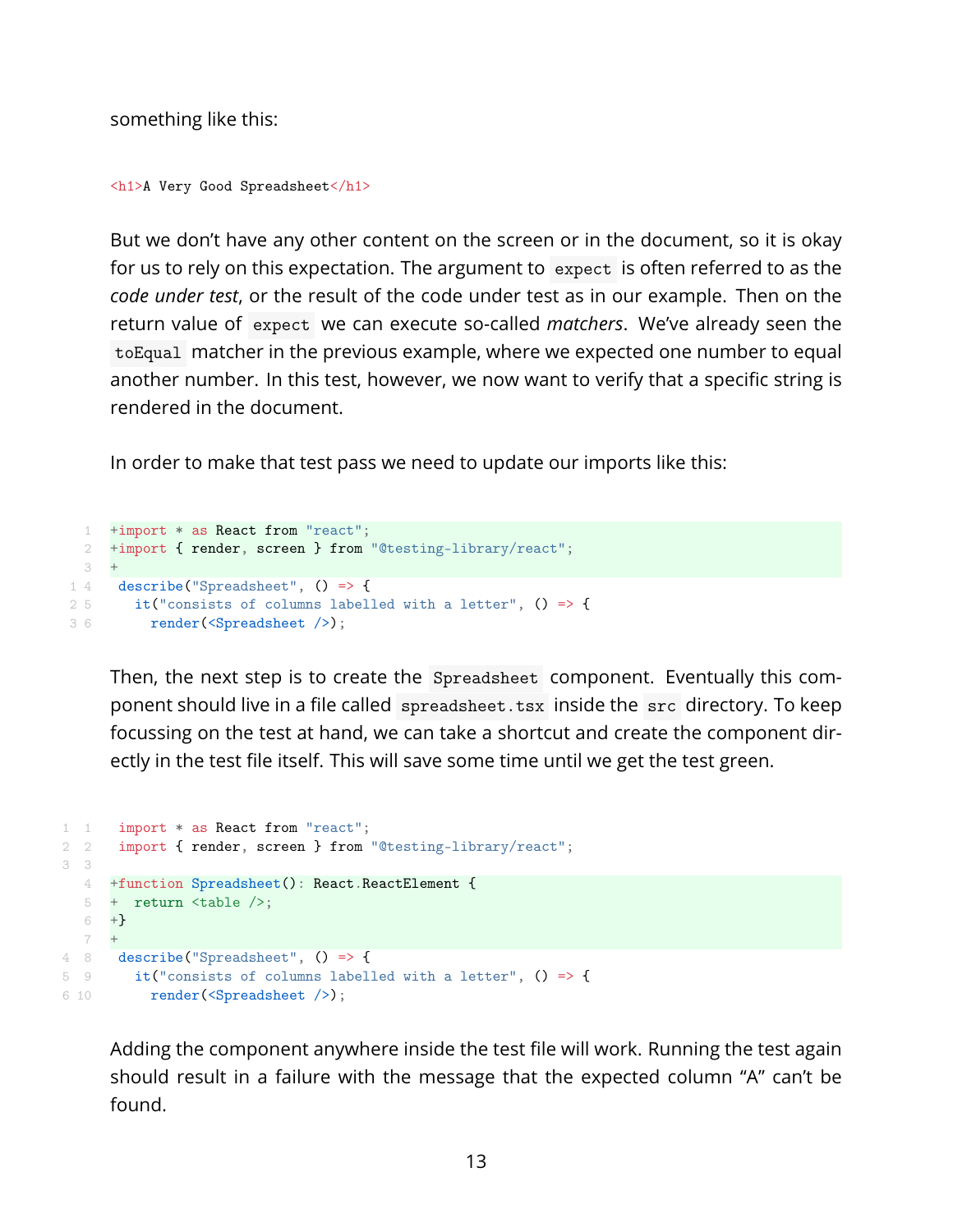```
yarn run v1.21.1
$ jest
FAIL test/spreadsheet.test.tsx
 Spreadsheet
```
• Spreadsheet > consists of columns labelled with a letter

TestingLibraryElementError: Unable to find an element with the text: A. This could be because the text is broken up by multiple elements. In this case, you can provide a function for your text matcher to make your matcher more flexible.

```
<body>
      <div>
        <br>\n<b>table</b> <br/> <br/> <br/> <br/> <br/> <br/>\langle/div\rangle</body>
               render(<Spreadsheet />);
              expect(screen.getByText("A")).toBeInTheDocument();
               expect(screen.getByText("B")).toBeInTheDocument();
               expect(screen.getByText("C")).toBeInTheDocument();
                expect(screen.getByText("D")).toBeInTheDocument();
      at Object.getElementError (node_modules/@testing-library/dom/dist/config.js:37:19)
      at node_modules/@testing-library/dom/dist/query-helpers.js:90:38
      at node_modules/@testing-library/dom/dist/query-helpers.js:62:17
      at node_modules/@testing-library/dom/dist/query-helpers.js:106:19
      at Object.<anonymous> (test/spreadsheet.test.tsx:12:19)
Test Suites: 1 failed, 1 total
Tests: 1 failed, 1 total
Snapshots: 0 total
Time:
            1.326 s, estimated 3 s
error Command failed with exit code 1.
info Visit https://yarnpkg.com/en/docs/cli/run for documentation about this command.
```
<span id="page-14-0"></span>Figure 7: Expected failure message.

Great! This is exactly the error we were expecting. So let's make it green!

#### **A Note on Purist TDD Practices**

One thing worth mentioning is that TDD purists might correctly frown upon starting with a test as big as the one above.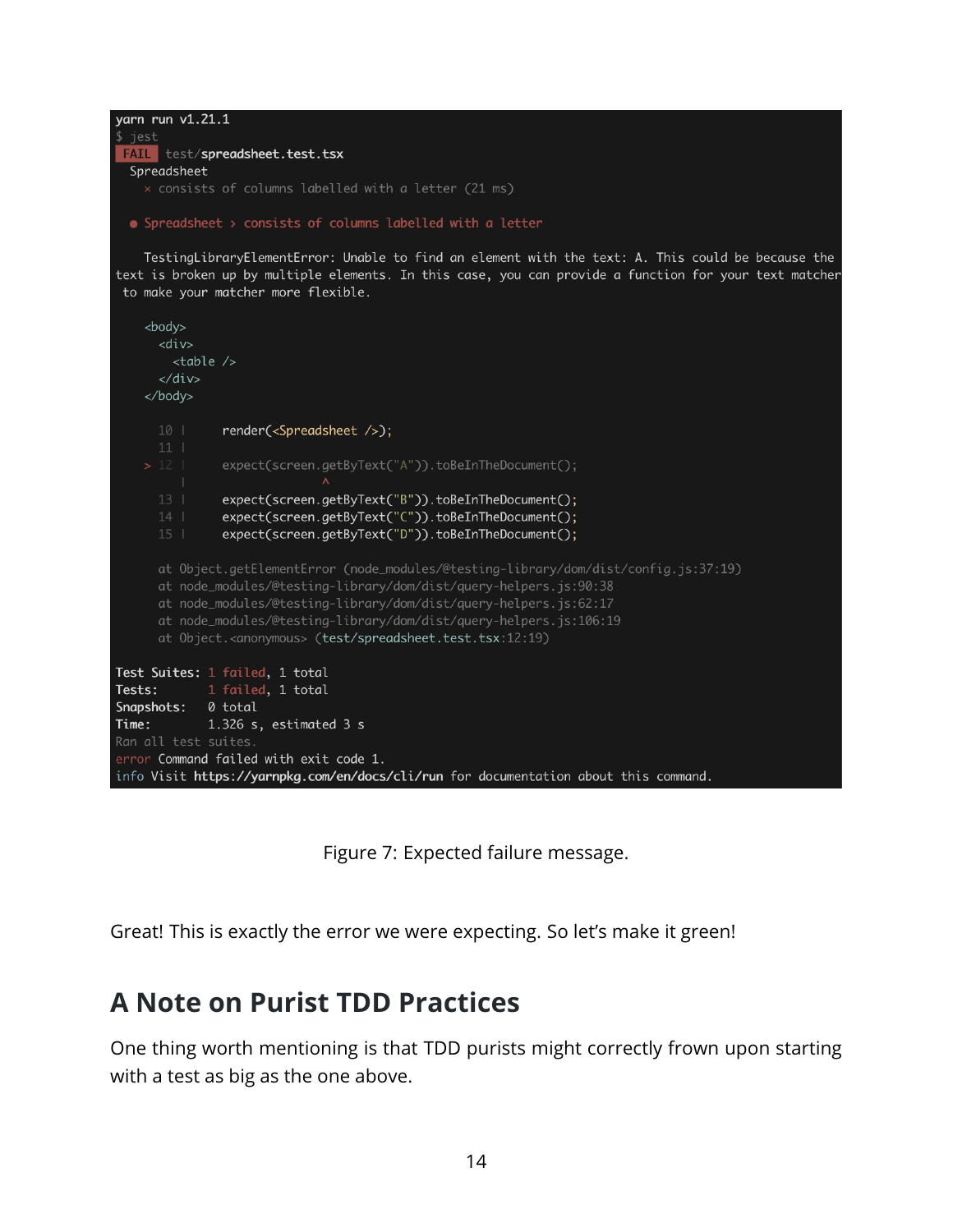The more correct (or strict) way would have been to start smaller and verify the existence of such a thing like a Spreadsheet component. I think it's okay to not get hung up on these details once you've written tests like that a couple of times and know *why* you're skipping it.

We *know* we want a spreadsheet component that renders a set of columns. So why not start verifying it? The alternative could have been to start writing something like:

```
1 describe("Spreadsheet", () => {
2 it ("exists", () \Rightarrow {
3 render(<Spreadsheet />);
4 }) ;
5 });
```
This test, however, neither verifies any behaviour nor does it contain any meaningful expectation.

It only forces us to create the Spreadsheet component. By *forcing us* I mean that the test will—correctly—fail, mentioning that the identifier Spreadsheet is unknown. Which is a valid test failure, but it feels artificial and forced. If you've written a test like that once or twice I think it is okay to jump ahead and combine it with the test you *actually* want to write.

Using TDD to write code encourages us to develop in small steps. This is very powerful and I don't want to discourage us from doing that. There is, however, a threshold of value or benefits provided by tests. Sometimes tests that are too small don't provide the most benefit to us. On the other hand, tests that are too large might become too brittle too quickly. This *threshold* is, like many other things in software development, a trade-off that we need to continue to consider in order to get the most out of the tests we write.

#### **Getting it Green**

With the first test failing for the right reason, we can now focus on getting it to pass. What's the simplest way to do that? Maybe it's good enough to hard code the four columns that are expected.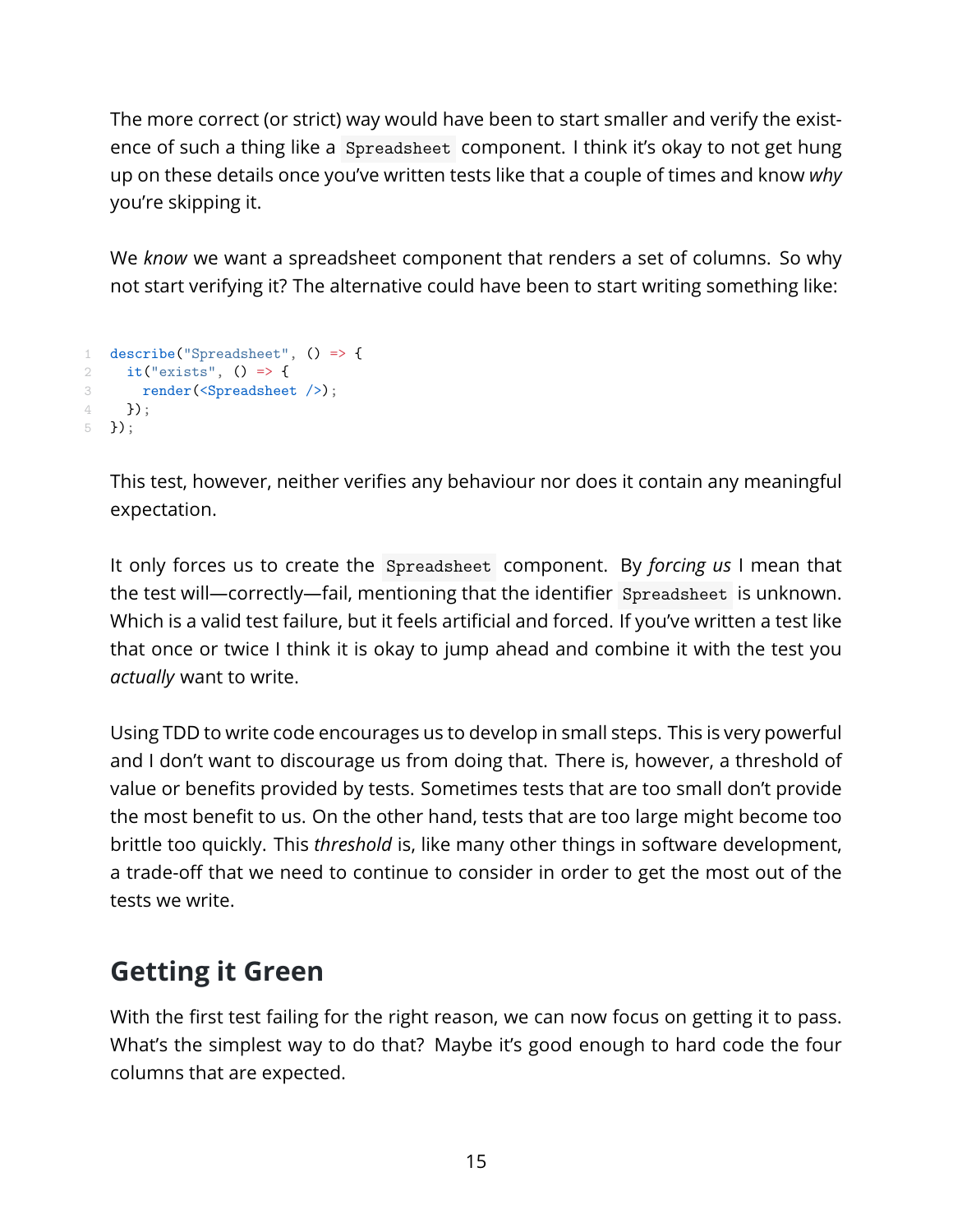Let's try that by changing the Spreadsheet component as follows:

```
2 2 import { render, screen } from "@testing-library/react";
3 3
4 4 function Spreadsheet(): React.ReactElement {
5 - return <table />;
  5 + return (
   6 + <b>table</b>7 + <thead>
   8 + \langle \text{tr} \rangle9 + <th aria-label="empty header" />
  10 + <br><math>\langle \text{th}\rangle</math>A<math>\langle \text{th}\rangle</math>11 + <br><b><th>-B</b></b><b><math>/th></math>12 + <th>C</th>
  13 + <th>D</th>
  13 + \sqrt{tr}<br>14 + \sqrt{tr}<br>15 + \sqrt{t}\langle /thead>
  16 + \langle /table \rangle17 + );
6 18 }
7 19
```
The spreadsheet itself is built with a table and we're using semantically correct header definitions. Let's see what our test says.



<span id="page-16-0"></span>Figure 8: First test is passing!

It's passing! Well done, us!

8 20 describe("Spreadsheet", () => {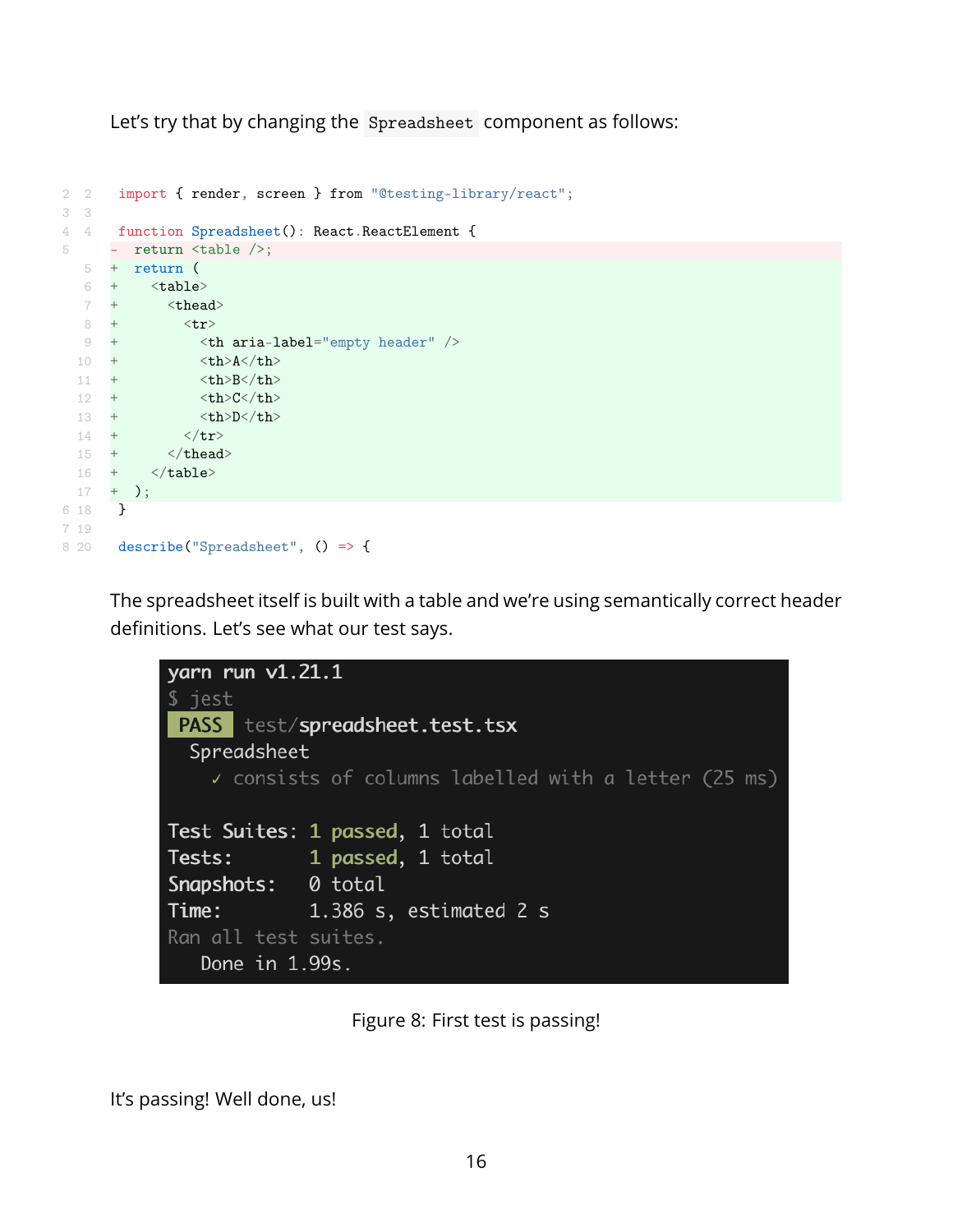Now, with the test passing, it is usually the time for refactorings or other improvements. I think it's too early to tell if and what we could improve in the implementation so far, but it's a good time to reorganise the code a bit.

Instead of continuing the implementation inside the test file, let's create a  $\,$  src directory and create a file called spreadsheet.tsx inside. Then we move the Spreadsheet component from the test file to the newly created file inside src.

```
1 +import * as React from "react";
 2 +
 3 +export function Spreadsheet(): React.ReactElement {
 4 + return (
5 + \langle \text{table} \rangle6 + <thead>
 7 + \left( \text{tr} \right)8 + <th aria-label="empty header" />
9 + <br><math>\frac{\text{th}>A}{\text{th}}>10 + <th>B</th>
11 + <th>C</th>
12 + <th>D</th>
13 + \langle/tr>
14 + \langle / \text{thead} \rangle15 + \langle \text{table} \rangle16 + );
17 +
```
Once moved, the test file needs to correctly import the component now.

```
1 1 import * as React from "react";
 2 2 import { render, screen } from "@testing-library/react";
 3 -
 4 -function Spreadsheet(): React.ReactElement {
5 - return (6 - <sub>table></sub></sub>
7 - \ltthead>
8 - \langle tr \rangle9 - <th aria-label="empty header" />
10 - <br>\n<math>\frac{\text{th}>A<\text{th}>}{\text{th}>B}</math>11 - \langle th \rangle B \langle /th \rangle12 - <th>C</th>
13 - <th>D</th>
13 - \langle /tr \rangle15 - \langle /thead>
16 - \langle/table>
17 - );
18 - -3 +import { Spreadsheet } from "../src/spreadsheet";
```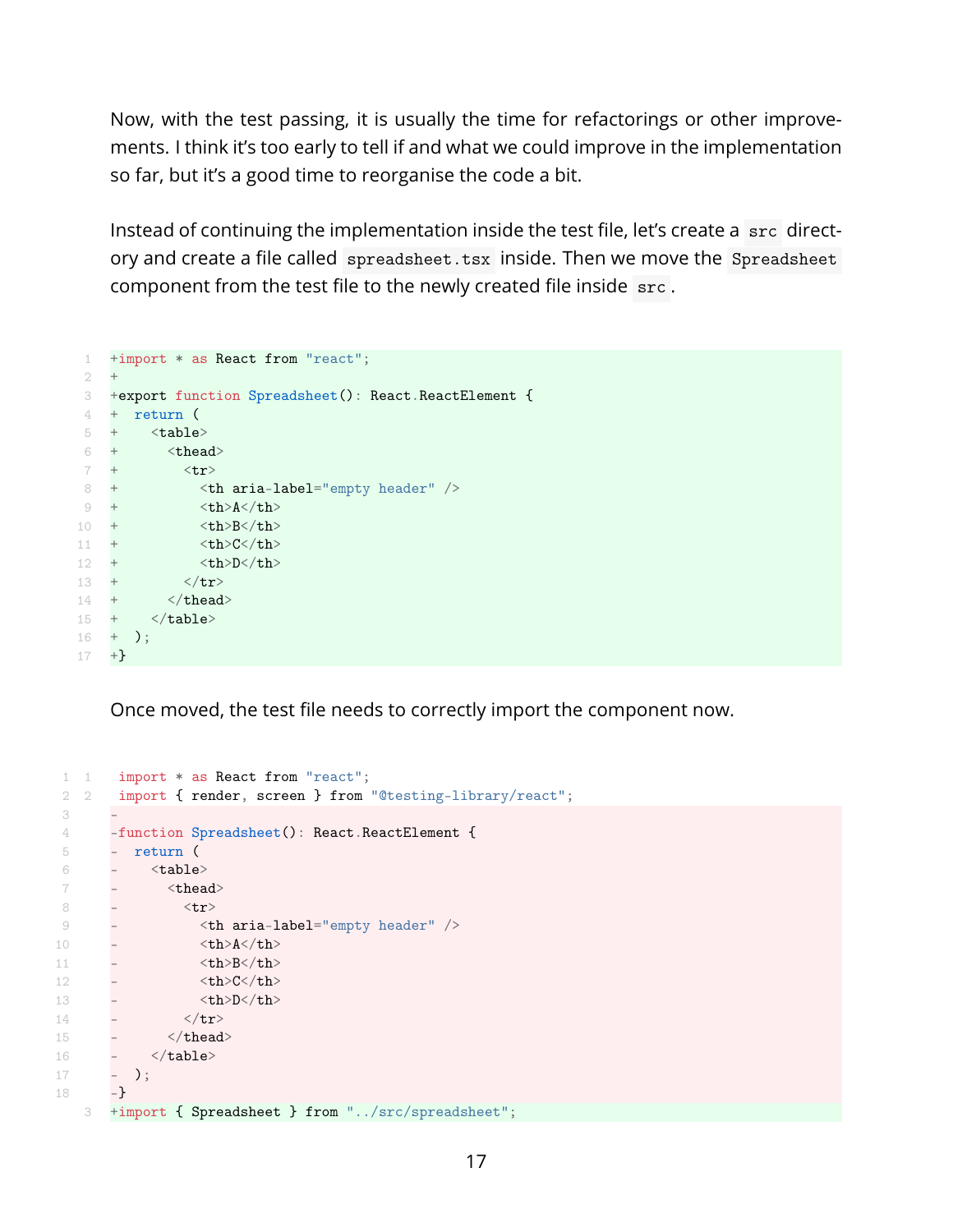```
19 4
20 5 describe("Spreadsheet", () => {
21 6 it("consists of columns labelled with a letter", () \Rightarrow {
```
After that extraction, let's make sure everything is still working by running the test again. There should be no errors being reported.

This concludes our first test and we can continue thinking about the next one to write.

### **Testing Rows**

What's a good next test to write? From the initial user interface we've seen earlier we still have to verify that our spreadsheet also contains rows and cells.

Let's start by verifying it contains rows.

```
14
15 it ("consists of five numbered rows", () \Rightarrow {
16 render(<Spreadsheet />);
17
18 expect(screen.getByText("1")).toBeInTheDocument();
19 expect(screen.getByText("2")).toBeInTheDocument();
20 expect(screen.getByText("3")).toBeInTheDocument();
21 expect(screen.getByText("4")).toBeInTheDocument();
22 expect(screen.getByText("5")).toBeInTheDocument();<br>23 1):
     3);
```
Running this test will fail with an error message like the following:

TestingLibraryElementError: Unable to find an element with the text: 1. This could be because the text is broken up by multiple elements. In this case, you can provide a function for your text matcher to make your matcher more flexible.

There's no element with the value of "1" in our document. That's correct, so let's add it!

12 12 <th>D</th> 13 13 </tr> 14 14 </thead>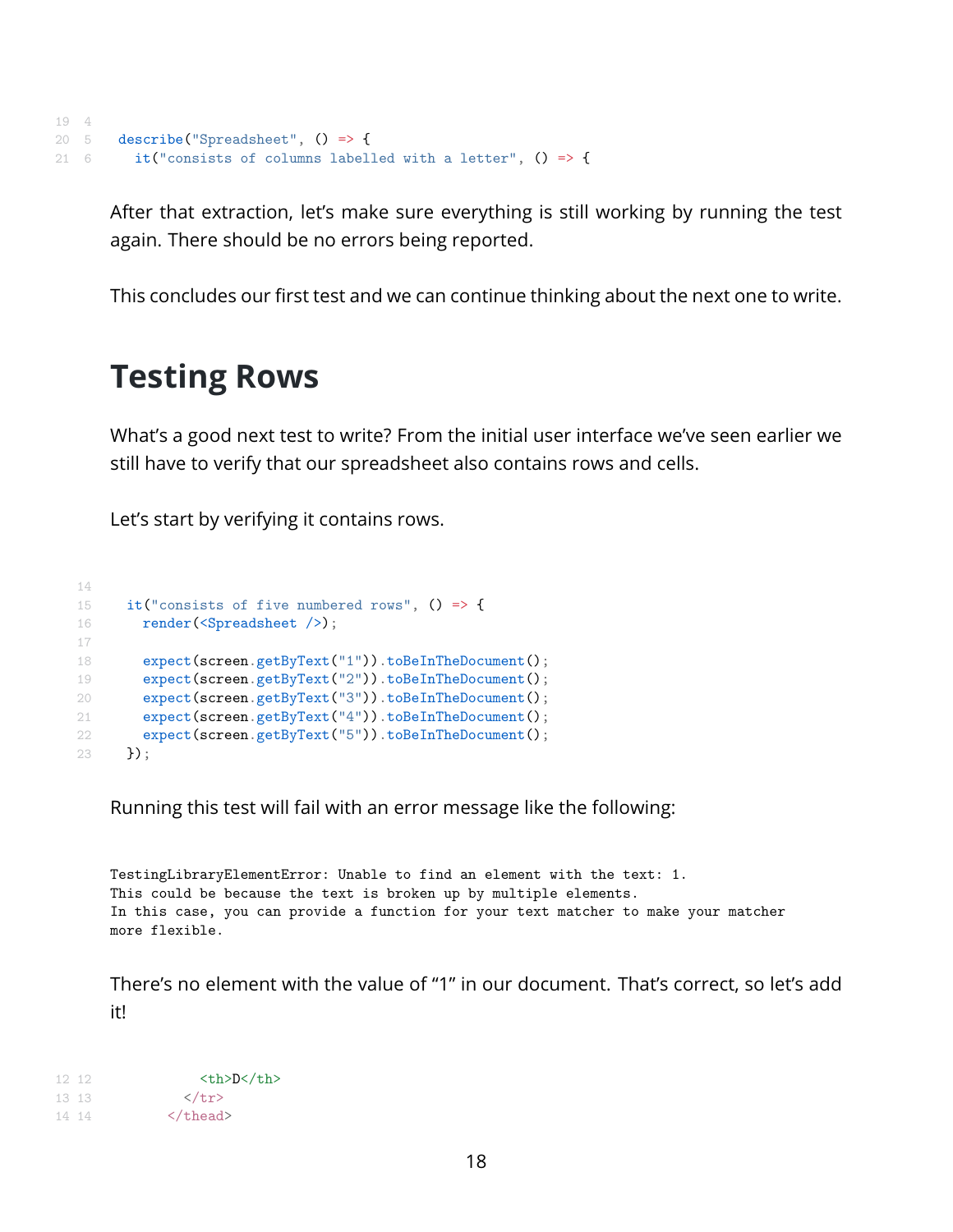| 15     | $^+$   | <tbody></tbody>              |    |
|--------|--------|------------------------------|----|
| 16     | $^{+}$ | $<$ tr>                      |    |
| 17     | $^{+}$ | $>1$                         | >1 |
| 18     | $^{+}$ | $\langle$ /tr>               |    |
| 19     | $^{+}$ | $<$ tr $>$                   |    |
| 20     | $^{+}$ | $ scope="row">>2~th\text{>}$ |    |
| 21     | $^{+}$ | $\langle$ /tr>               |    |
| $22 -$ | $^{+}$ | $<$ tr>                      |    |
| 23     | $^{+}$ | <th scope="row">3</th>       | 3  |
| 24     | $^{+}$ | $\langle$ /tr>               |    |
| 25     | $^{+}$ | $<$ tr>                      |    |
| 26     | $^{+}$ | $ scope="row">4$             |    |
| 27     | $\, +$ | $\langle$ /tr>               |    |
| 28     | $^{+}$ | $<$ tr>                      |    |
| 29     | $\, +$ | $ scope="row">5$             |    |
| 30     | $^{+}$ | $\langle$ /tr>               |    |
| 31     | $^{+}$ | $\langle$ tbody>             |    |
| 15 32  |        | $\langle$ table>             |    |
| 16 33  |        | );                           |    |
| 17 34  | ł      |                              |    |

For now, we're hardcoding the rows again. Running the test will show that this will make it pass, great!

## **Testing Cells**

Currently each row only has its header cell to denote its number. Another test we're going to write is to verify that our spreadsheet contains cells, too.

```
24
25 it ("consists of cells", () \Rightarrow {
26 render(<Spreadsheet />);
27
28 expect(screen.getByTestId("A1")).toBeInTheDocument();
29 expect(screen.getByTestId("D5")).toBeInTheDocument();
30 });
```
This test introduces a new query function of React Testing Library: getByTestId . It allows us to assert on non-visible parts of our user interface. Since we don't have any content to display in the cells (yet), we can add a custom data attribute to an element in order to verify its existence. The custom attribute is called data-testid . Using getByTestId is something we should only do sparingly, because it breaks React Testing Library's original intent to *test an application the way users interact with it*. A user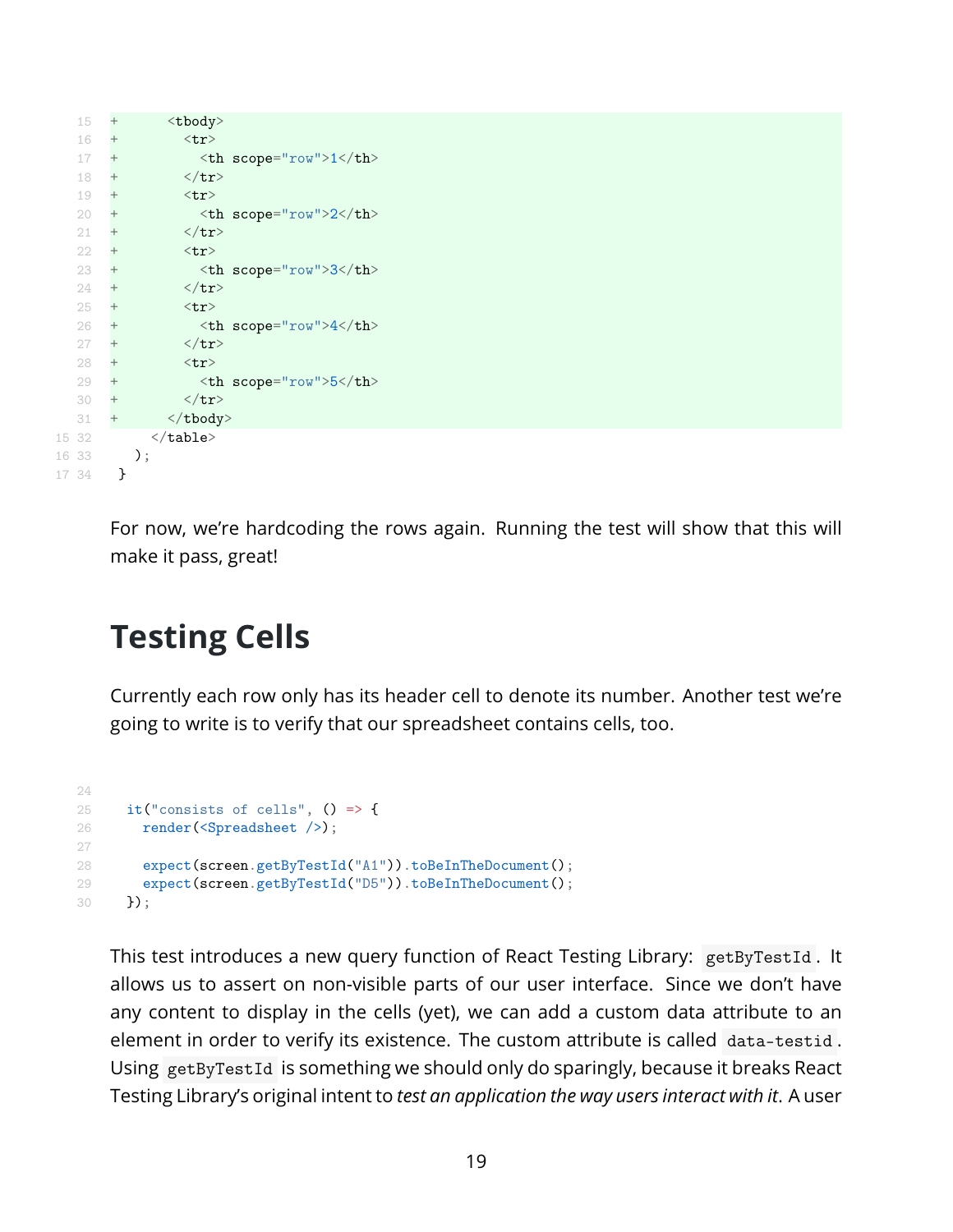cannot see the data attribute of a DOM node, so we're entering a grey area between observable behaviour and implementation details. It's not bad to use getByTestId , but it shouldn't always be the first query-function to reach for when trying to get hold of elements.

Instead of asserting on every cell individually, the test asserts only on the top-left cell and the bottom-right one. This assumes that the implementation will work in the same way across the other cells. It's a trade-off for not over-specifying the test. If we're not facetious in the implementation of Spreadsheet by deliberately leaving out some cells, this test provides the appropriate amount of safety and assurance while not being too overly specific.

Running the test we will see a failure containing a message like this:

```
TestingLibraryElementError: Unable to find an element by: [data-testid="A1"]
```
Now, how can we make this test pass? So far we've hard coded the rows in our implementation and we could continue doing so for the cells. But it would be quite repetitive and harder to work with in the long run. We could, however, refactor our current implementation to be more dynamic to help implement the cells more easily.

For that, let's hold off with the current test and skip it by changing the test function from it to xit .

```
22 22 expect(screen.getByText("5")).toBeInTheDocument();
23 \t 23 \t  });
24 24
25 - it ("consists of cells", () \Rightarrow {
  25 + xit("consists of cells", () => {
26 26 render(<Spreadsheet />);
27 27
28 28 expect(screen.getByTestId("A1")).toBeInTheDocument();
```
We're going to refactor our production code first, then come back to this test.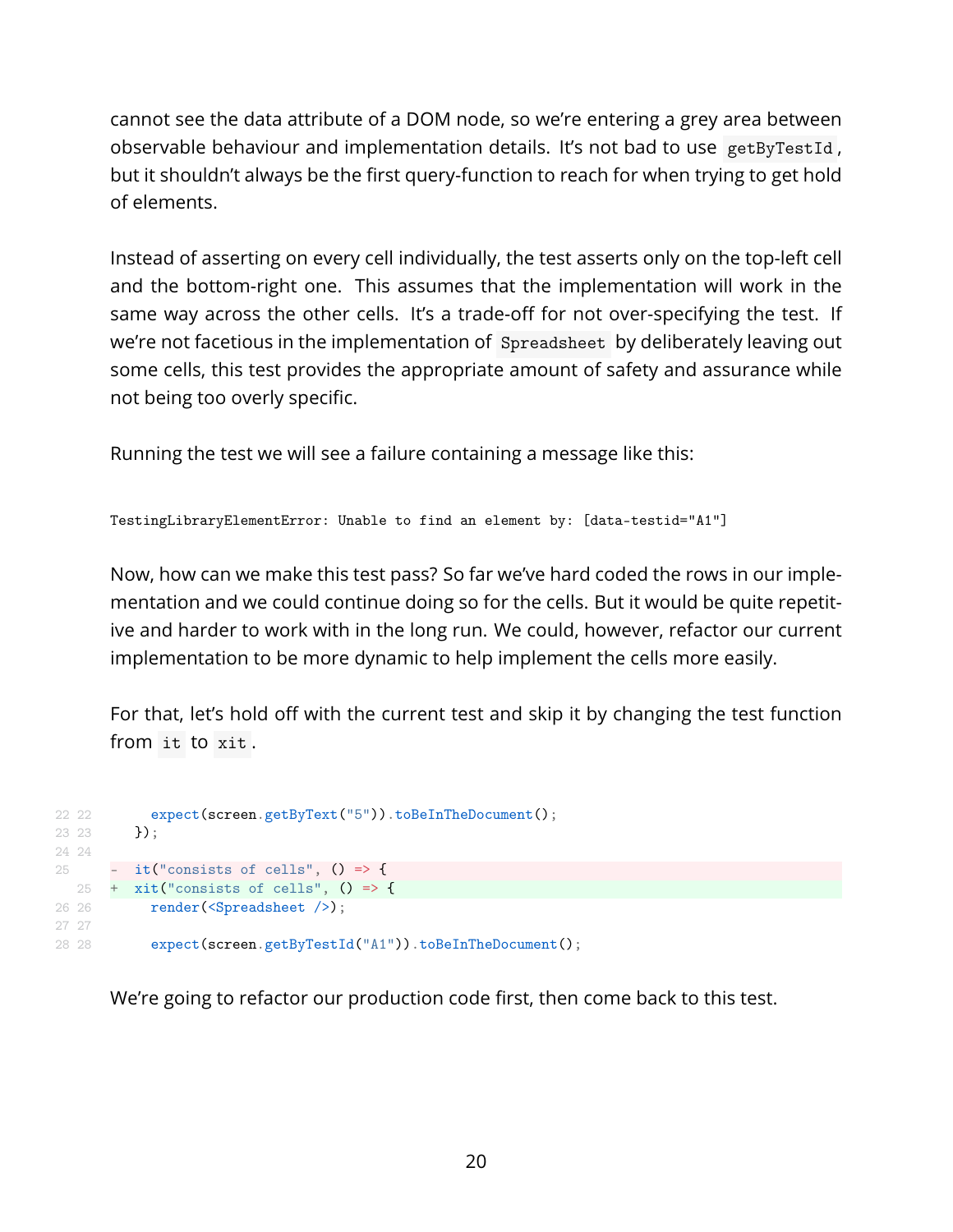#### **Refactoring to Move Forward More Easily**

What we're doing now happens frequently while test-driving code. By adding a new test, tensions and shortcomings in the code become more visible. Instead of trying to refactor the code while making a new test pass it's good practice to hold off on the new test and requirements and improve the structure or design of the current code so that the new behaviour can be added more easily. The improvements we're introducting have a goal in mind: to support the new behaviour in a better or easier manner.

Kent Beck has captured this approach quite well:

*for each desired change, make the change easy (warning: this may be hard), then make the easy change*

Kent Beck, [on Twitter in 2012](https://twitter.com/KentBeck/status/250733358307500032)

And this is exactly what we're going to do now. With two tests passing and one test skipped, let's have a look at the production code. It contains quite a bit of structural duplication. Each column and each row is written out literally. We could introduce loops to reduce some of that duplication.

We can start by refactoring the table body to use loops instead of hard coded rows. Since we know we're going to focus on only five rows for now, we introduce a constant for that:

```
1 1 import * as React from "react";
2 2
 3 +const NUMBER_OF_ROWS = 5;
 4 +3 5 export function Spreadsheet(): React.ReactElement {
4 6 return (
5 7 <table>
```
The individual rows inside the tbody can be replaced with a loop like this:

15 15  $\langle \text{tr} \rangle$ 16 16 </thead> 17 17 <tbody>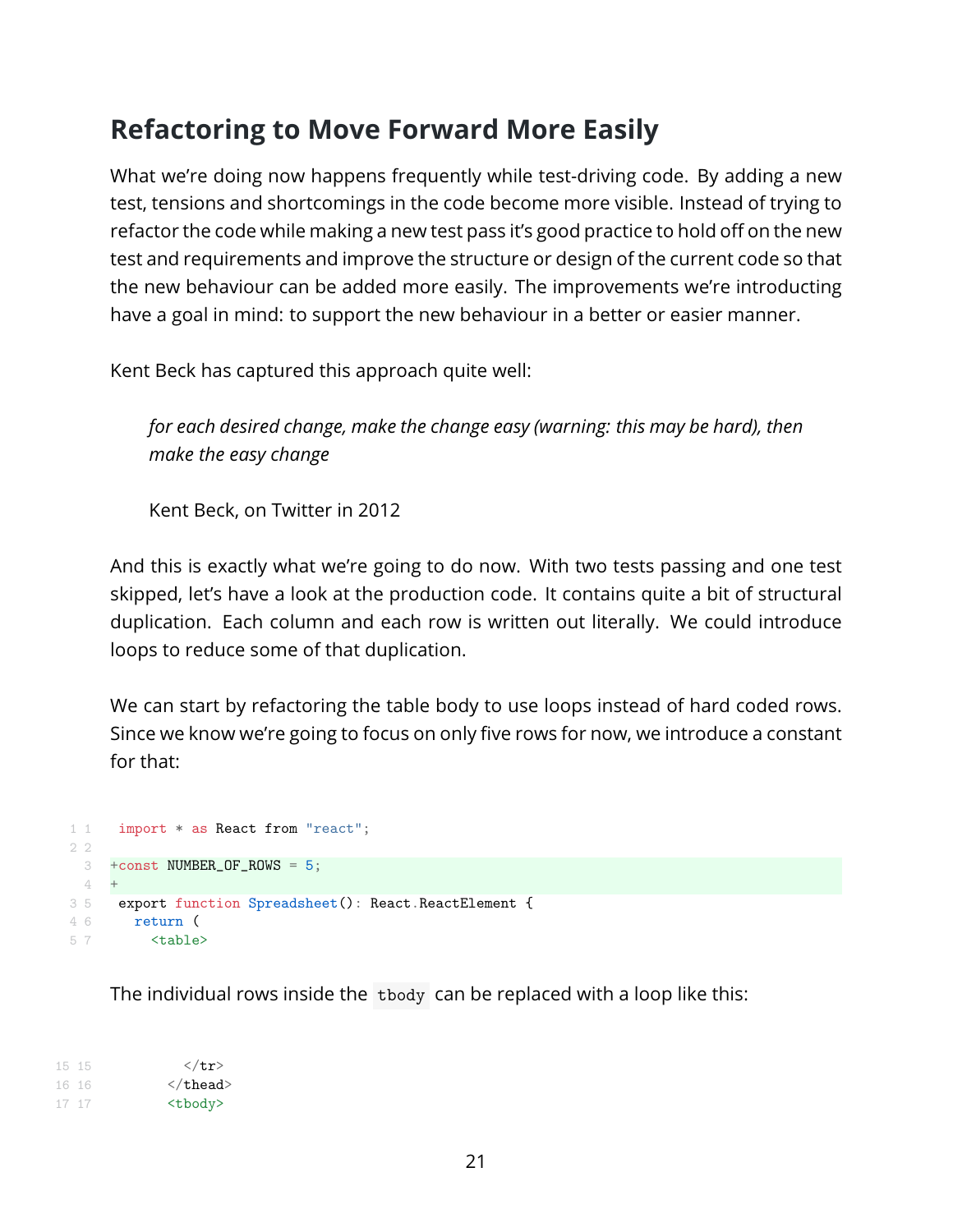```
18 - <tr>
19 - <th scope="row">1</th>
20 - </tr>
21 - <tr>
22 - <th scope="row">2</th>
23 - \langle/tr>
24 - <tr>
25 - <th scope="row">3</th>
25 - \lt th<br>26 - \lt /tr27 - \langle \text{tr} \rangle28 - <th scope="row">4</th>
28 - \tan 29<br>29 - \tan 2930 - <tr>
31 - <th scope="row">5</th>
32 - \frac{1}{\sqrt{tr}}18 + {[...Array(NUMBER_OF_ROWS)].map((_, rowIndex) => (
  19 + \langle \text{tr key=} \{\text{rowIndex.toString()}\} \rangle20 + $\langle \texttt{th scope="row"}>\{\texttt{rowIndex} + 1\}\langle \texttt{th}\rangle$21 + \langle tr \rangle22 + )33 23 </tbody>
34 24 </table>
35 25 );
```
The anonymous array  $[...Array(NUMBER_OR_SWS_])$  is a way to allow for n iterations in JavaScript/TypeScript instead of having to write a for or while loop. This will keep the current tests passing and enables us to add more td elements for the spreadsheet's cells more easily! So let's get back to the skipped test.

#### **Making it Pass**

With the refactored code in place, let's unskip the third test and change the xit back to an it .

```
22 22 expect(screen.getByText("5")).toBeInTheDocument();
23 });
24 24
25 - \mathrm{xit}("consists of cells", () \Rightarrow25 + it ("consists of cells", () => {
26 26 render(<Spreadsheet />);
27 27
28 28 expect(screen.getByTestId("A1")).toBeInTheDocument();
```
Running the test again will fail for the same reason it did before  $-$  it cannot find the expected cell. But now we can reap the benefits of our previous refactoring and add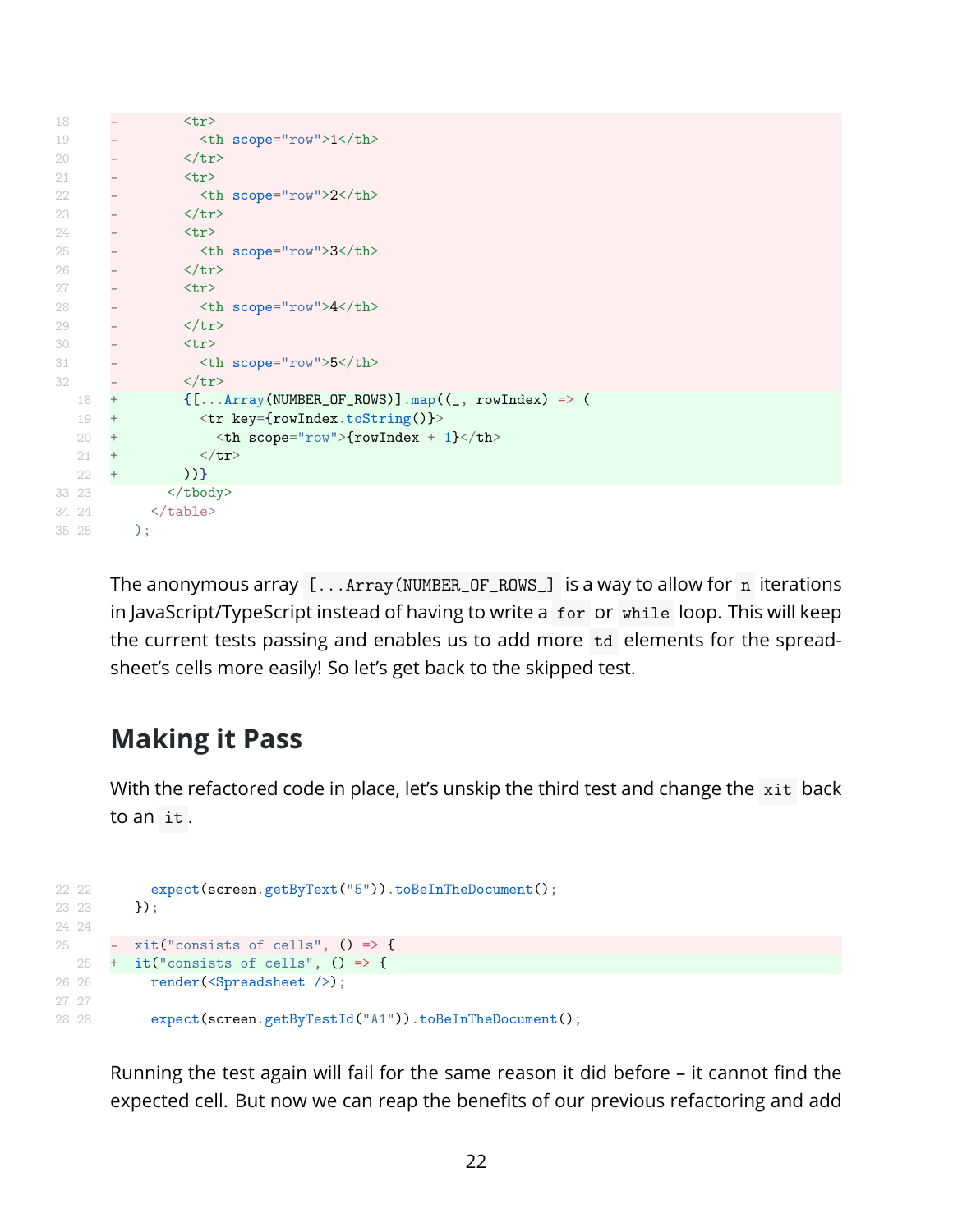#### a table cell to the JSX markup.

```
18 18 <br>([...Array(NUMBER_OF_ROWS)].map((_, rowIndex) => (
19 19 <tr key={rowIndex.toString()}>
20 20 \textrm{th scope="row">\n{rowIndex + 1} </th21 + \left\{\text{td data-test}:\text{d}^*\text{for }x + 1\right\} />
21 22 </tr>
22 23 ))}
23 24 </tbody>
```
Running the tests again will still fail, but if you look closely it fails for a different reason now.

```
TestingLibraryElementError: Unable to find an element by: [data-testid="D5"]
```
That's a good thing! Even if we can't immediately solve the current test failure, at least we should be able to change the failure message to give us feedback if we're moving in the right direction. And we are moving in the right direction as the test fails now because there is no cell in the fourth column. This is different to the previous test failure where it couldn't find the first column.

We can make this pass reasonably quickly, by adding cells for the remaining columns:

| 19 19  |       |     | $\langle \text{tr key=}$ {rowIndex.toString()}> |
|--------|-------|-----|-------------------------------------------------|
| 20, 20 |       |     | $th scope="row" > {rowIndex + 1} /th$           |
| 21 21  |       |     | $\lt t d$ data-testid={`A\${rowIndex + 1}`} />  |
|        | 22    | $+$ | $\lt t d$ data-testid={`B\${rowIndex + 1}`} />  |
|        | 23    |     | $\lt t d$ data-testid={`C\${rowIndex + 1}`} />  |
|        | 24    | $+$ | $\lt t d$ data-testid={`D\${rowIndex + 1}`} />  |
|        | 22 25 |     | $\langle$ /tr>                                  |
| 23 26  |       |     | $)$ }                                           |
| 24 27  |       |     | $\langle$ tbody>                                |

This will get our third test green!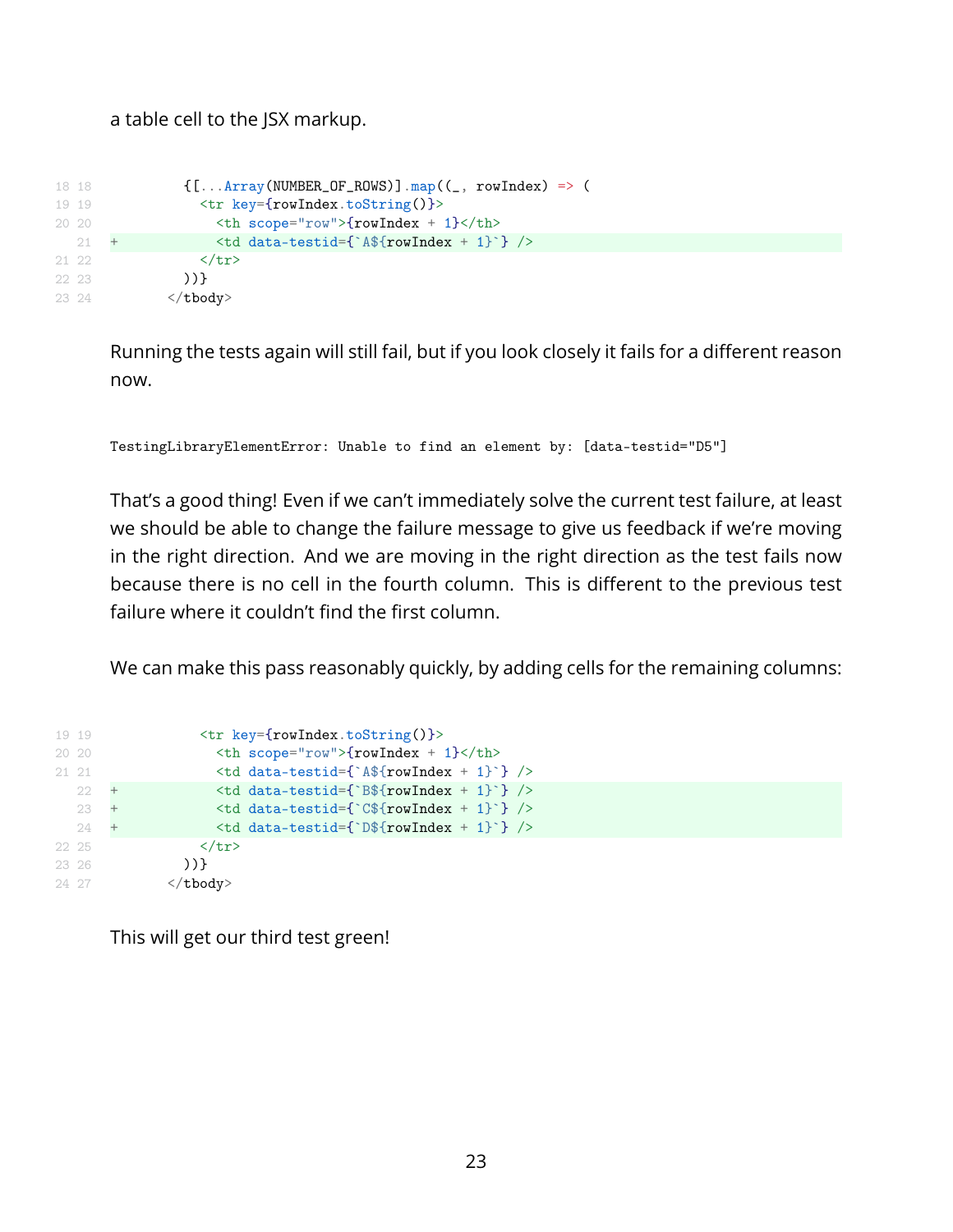| yarn run $v1.21.1$   |                                                                 |
|----------------------|-----------------------------------------------------------------|
| $$$ jest             |                                                                 |
|                      | <b>PASS</b> test/spreadsheet.test.tsx                           |
| Spreadsheet          |                                                                 |
|                      | $\checkmark$ consists of columns labelled with a letter (33 ms) |
|                      | $\checkmark$ consists of five numbered rows (11 ms)             |
|                      | $\checkmark$ consists of cells (8 ms)                           |
|                      |                                                                 |
|                      | Test Suites: 1 passed, 1 total                                  |
| Tests:               | 3 passed, 3 total                                               |
| Snapshots: 0 total   |                                                                 |
| <b>Time:</b> 1.347 s |                                                                 |
| Ran all test suites. |                                                                 |
| Done in 1.86s.       |                                                                 |

<span id="page-24-0"></span>Figure 9: Third test is passing!

With all our tests passing, we have the opportunity again to clean up code or refactor parts we'd like to improve. I think we could improve some repetitiveness around the column handling inside the table body and header.

For that, let's define an array of the columns we want in the spreadsheet to appear.

```
1 1 import * as React from "react";
2 2
 \text{3} +const COLUMNS = ["A", "B", "C", "D"];
3 4 const NUMBER_OF_ROWS = 5;
4 5
5 6 export function Spreadsheet(): React.ReactElement {
```
Then, instead of our current column definition, we can iterate through this array to create the th elements.

```
9 9 <thead>
10 10 <tr>
11 11 <th aria-label="empty header" />
12 - <th>A</th>
13 - <th>B</th>
14 - <th>C</th>
```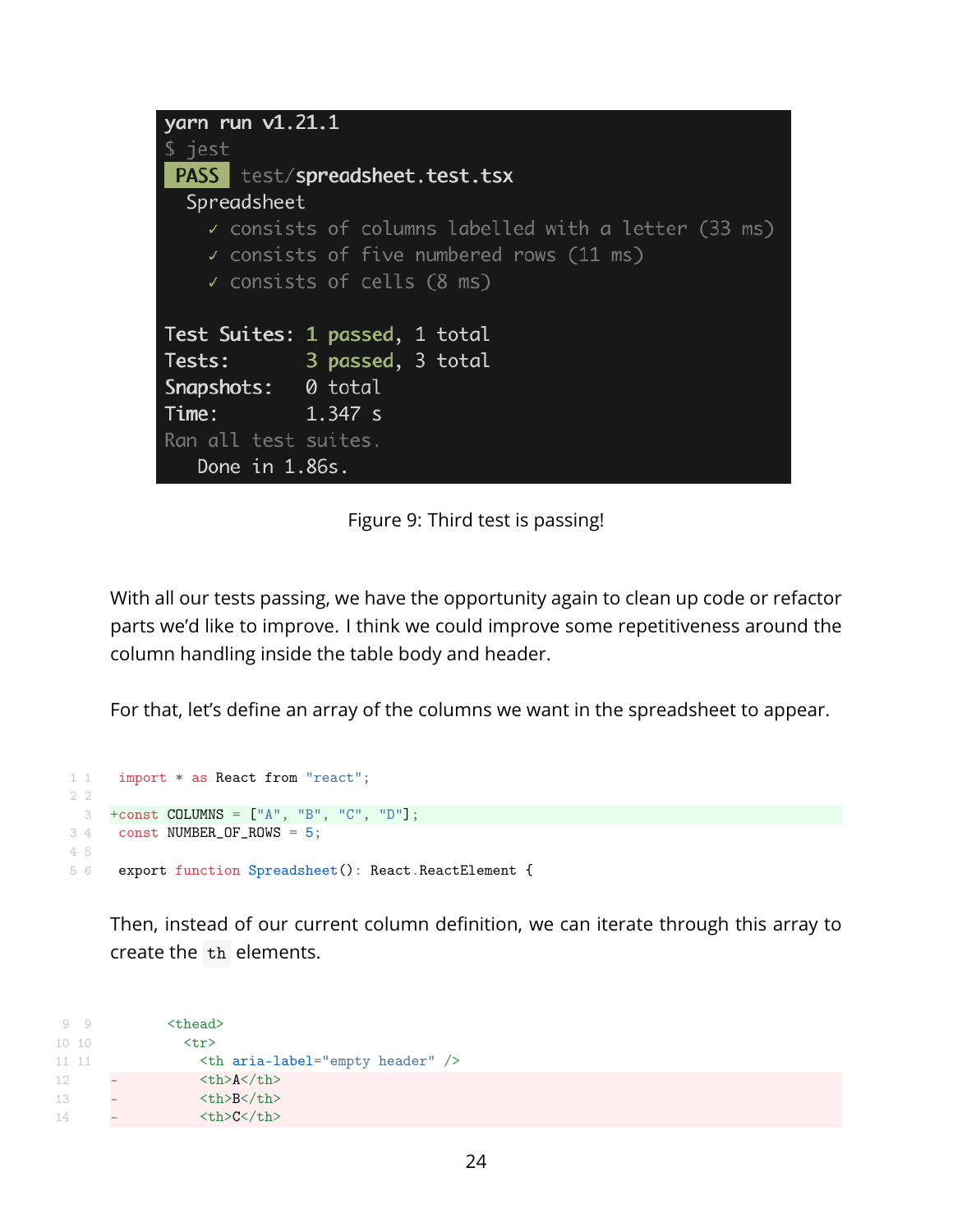```
15 - <th>D</th>
  12 + {COLUMNSmap((letter) = > (<br>
2 + {the key-matrixMatrixmatrix})13 + <th key={letter}>{letter}</th>
 14 + ))}
16 15 </tr>
17 16 </thead>
18 17 <tbody>
```
Rerunning the tests after every refactoring step keeps us from making mistakes and not realising that something unrelated has changed or broken the test expectations. We can continue using the new COLUMNS array for the cells, too.

| 18 18 |    |     | $\{[\dots Array(NUMBER_0F_ROWS)] \cdot map((\_, rowIndex) \implies (\$        |  |
|-------|----|-----|-------------------------------------------------------------------------------|--|
| 19 19 |    |     | $\langle \text{tr key=}$ {rowIndex.toString()}>                               |  |
| 20 20 |    |     | $th scope="row" > {rowIndex + 1} /th$                                         |  |
| 21    |    |     | $\lt t d$ data-testid= $\$ A\rowIndex + 1} />                                 |  |
| 22    |    |     | $\lt t d$ data-testid={`B\${rowIndex + 1}`} />                                |  |
| 23    |    |     | $\lt t d$ data-testid={`C\${rowIndex + 1}`} />                                |  |
| 24    |    |     | $\lt t d$ data-testid={`D\${rowIndex + 1}`} />                                |  |
|       | 21 | $+$ | ${COLUMNS.map} (columnLetter)$ => (                                           |  |
|       | 22 | $+$ | $<$ td                                                                        |  |
|       | 23 | $+$ | key={columnLetter}                                                            |  |
|       | 24 | $+$ | $data-testid = {\text{``\textless}}\{\text{columnLetter}\}\$ {rowIndex + 1}'} |  |
|       | 25 | $+$ | /                                                                             |  |
|       | 26 | $+$ | $)$ }                                                                         |  |
| 25 27 |    |     | $\langle$ /tr>                                                                |  |
| 26 28 |    |     | $)$ }                                                                         |  |
| 27 29 |    |     | $\langle$ tbody>                                                              |  |

After this change we verify again that our tests still pass.

The spreadsheet.tsx module now looks like this:

```
1 import * as React from "react";
2
3 const COLUMNS = ["A", "B", "C", "D"];
4 const NUMBER_OF_ROWS = 5;
5
6 export function Spreadsheet(): React.ReactElement {
7 return (
8 <table>
9 <thead>
10 <tr>
11 <th aria-label="empty header" />
12 {COLUMNS.mac((letter) => (
13 <th key={letter}>{letter}</th>
14 ))}
```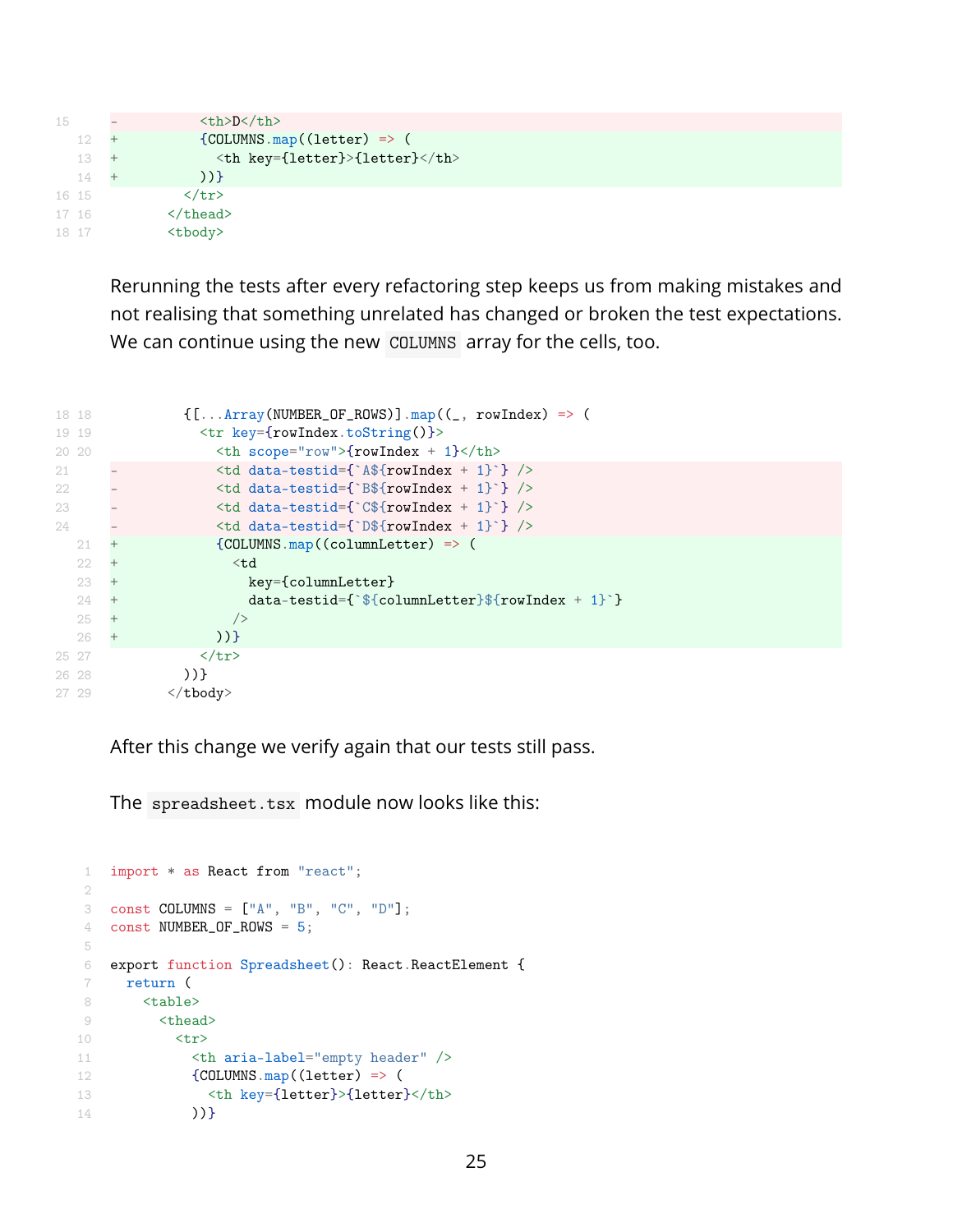```
15 </tr>
16 </thead>
17 <tbody>
18 \{[\dots \text{Array}(\text{NUMBER\_OF\_Rows})] \cdot \text{map}((\_, \text{ rowIndex}) \implies (\19 <tr key={rowIndex.toString()}>
20 <br>\n<b>20</b> <br>\n<b>21</b> <b>22</b> <b>23</b> <b>24</b> <b>25</b> <b>26</b> <b>28</b> <b>29</b> <b>29</b> <b>29</b> <b>29</b> <b>29</b> <b>29</b> <b>29</b> <b>29</b> <b>29</b> <b>29</b> <b>29</b> <b>29</b> <b>29</b> <b>29</b> <b>29</b> <b>29</b> <b>29</b> <b>29</b> <b>221 {COLUMNS.map((columnLetter) => (
22 <td
23 key={columnLetter}
24 data-testid={`${columnLetter}${rowIndex + 1}`}
25 />
26 ))}
27 </tr>
28 ))}
29 </tbody>
30 </table>
31 );
32 }
```
There's less duplication than before but also more complex logic with three loops. The current implementation will enable our future selves to extend the columns or rows with minimal effort and no duplication. When comparing that against the original implementation, which hard coded the four columns, I think it was a worthwhile refactoring.

Overall it's up to us and our fellow developers which refactorings are worthwhile and, more importantly, how much refactoring is *enough*. "Enough" in this instance is also context specific. Maybe there's deadline pressure or other parts of our project are more important at the time than four duplicated columns. It is okay to hold off or not do any of these refactorings at all. If the component never needs updating or to support more than four columns, the original approach of four hard coded columns can be good enough. We shouldn't let our personal opinion of code aesthetics influence the complexity of the code we write.

As the saying goes: *done is better than perfect*.

The code up to this point is available in subdirectory 01-testing-cells of the code archive that came with the book.